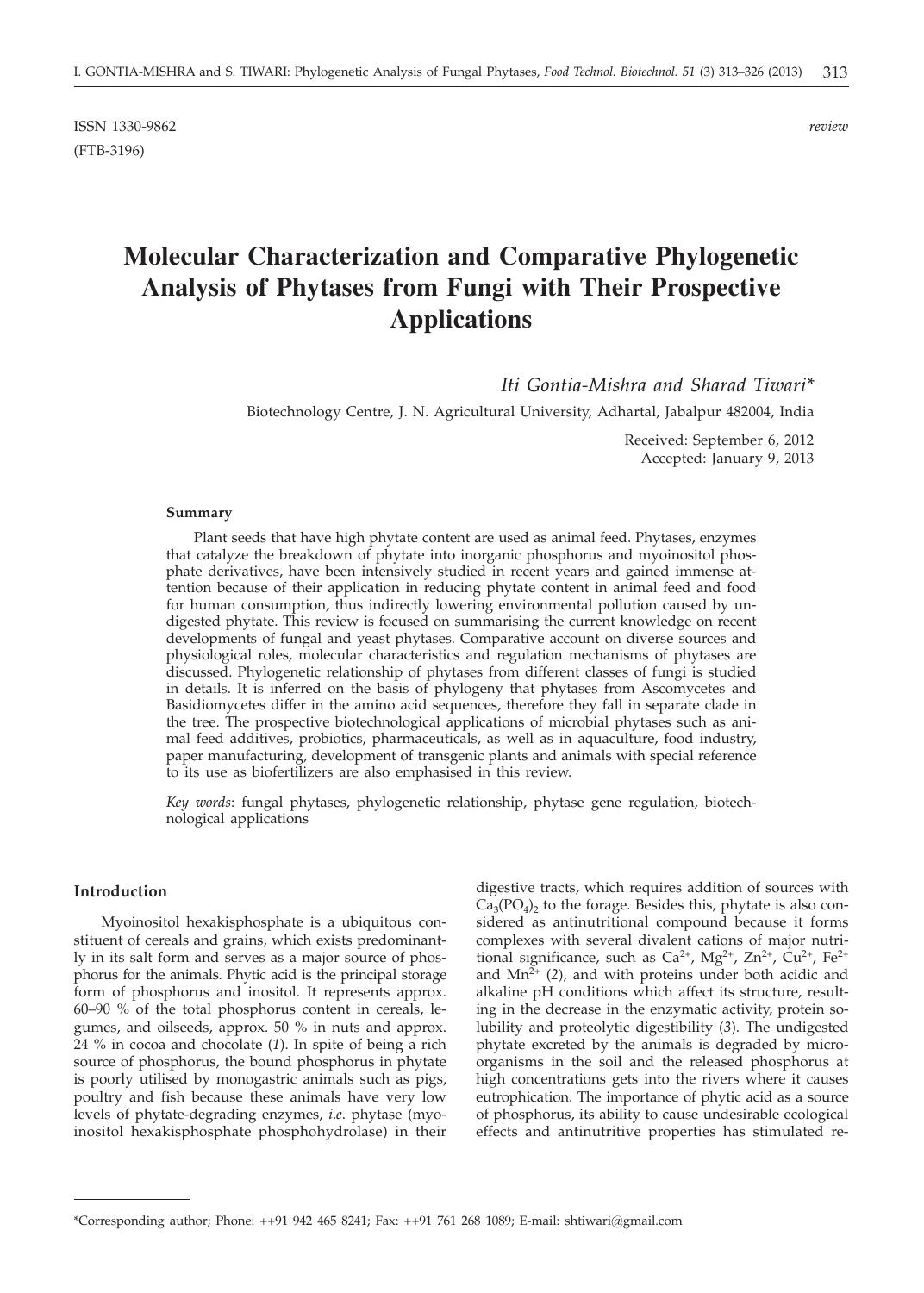search into ways for its dephosphorylation. Hence, in the last few decades, phytases have attracted substantial interest of scientists and entrepreneurs in the areas of nutrition, environmental protection and biotechnology. This review summarises the current knowledge on recent research of phytases and presents a comparative account on diverse sources and physiological roles of phytases, their molecular characteristics, phylogenetic relationships, regulation mechanisms, as well as their assorted applications in paper and pulp industry, myoinositol production, in pharmaceuticals, biofertilizers, animal and human nutrition, transgenic animals and plants.

## **Source Organisms for Phytases**

Phytases are reported to be present in plants (*4*–*6*), animals (*7*,*8*) and in a variety of microorganisms such as bacteria (*9*–*13*), yeasts (*14*,*15*) and filamentous fungi (*16*–*21*). A detailed list of known phytase-producing fungi and yeasts is given in Table 1 (*15,17–60*).

# **Physiological Roles of Phytases**

It is clear and evident that phytases are widespread in nature ranging from microorganisms to plants and animals. Also, the role of these enzymes in each organism varies depending on its physiological requirements. The presence of multiple phytases with different specificities, pH optima and biochemical properties within individual species suggests that hydrolysis of phytic acid is under the control of more than one phytase.

# *Microorganisms*

In microorganisms, phytase expression is most frequently induced and the enzymes are usually secreted in response to phosphate starvation. The expression of phytases results in the release of inorganic phosphate from the surrounding and/or internal inositol hexaphosphate  $(InsP_6)$  stores. Moreover, the synthesis of periplasmic phytate-degrading enzymes was found to drastically increase in *E. coli* in the stationary phase under anaerobic conditions (*9*). However, phytate-degrading activity in *Klebsiella terrigena* was found to increase when phytate was present in the cultivation medium (*10*). In most of fungi like *Aspergillus niger* and *A*. *ficuum*, limited concentrations of phosphorus in the medium decrease optimal mycelial growth of the mould, but phytase production is maximal (*16*). Furthermore, many prokaryotes produce inositol phosphate-degrading enzymes that serve diverse functions including phosphate scavenging and pathogenesis, which was reported in *Xanthomonas oryzae*, *X. campestris* and *Salmonella dublin* (*61*,*62*).

# *Plants*

In plants, phytase is expressed during seed germination for phytate degradation to provide the growing seedling with orthophosphate, lower inositol polyphosphates (IPPs), free myoinositol and previously bound cations, such as  $K^+$ ,  $Mg^{2+}$ ,  $Zn^{2+}$  and  $Ca^{2+}$ , thus providing nutrition for plant growth (*63*). The constitutive alkaline phytase present in lily pollen and seeds removes the 5-, 4- and 6-phosphate of  $InsP_6$  to yield  $Ins(1,2,3)P_3$  as the final product, which acts as antioxidant by inhibiting iron- -catalyzed free radical formation by chelating iron (*64*).

Table 1. List of phytase-producing fungi and yeasts and their respective classes

| Phylum of fungi | Histidine acid phytase<br>(HAPs) 3-phytase        | Histidine acid phytase<br>(HAPs) 6-phytase | Unclassified               | Reference |
|-----------------|---------------------------------------------------|--------------------------------------------|----------------------------|-----------|
| Ascomycetes     |                                                   |                                            |                            |           |
|                 | Aspergillus ficuum                                |                                            |                            | (22)      |
|                 | Aspergillus oryzae                                |                                            |                            | (17)      |
|                 |                                                   |                                            | Aspergillus carbonarius    | (23)      |
|                 | Aspergillus terreus<br>Myceliophthora thermophila |                                            |                            | (18)      |
|                 | Emericella nidulans<br>Talaromyces thermophilus   |                                            |                            | (19)      |
|                 | Aspergillus fumigatus                             |                                            |                            | (20)      |
|                 | Thermomyces lanuginosus                           |                                            |                            | (24,25)   |
|                 |                                                   |                                            | Penicillium simplicissimum | (26)      |
|                 |                                                   |                                            | Thermoascus aurantiacus    | (27)      |
|                 |                                                   |                                            | Cladosporium sp.           | (28)      |
|                 | Aspergillus niger                                 |                                            |                            | (29)      |
|                 | Neurospora crassa                                 |                                            |                            | (30)      |
|                 | Aspergillus awamori                               |                                            |                            | (31)      |
|                 | Penicillium oxalicum                              |                                            |                            | (32)      |
|                 | Trichoderma reesei                                |                                            |                            | (33)      |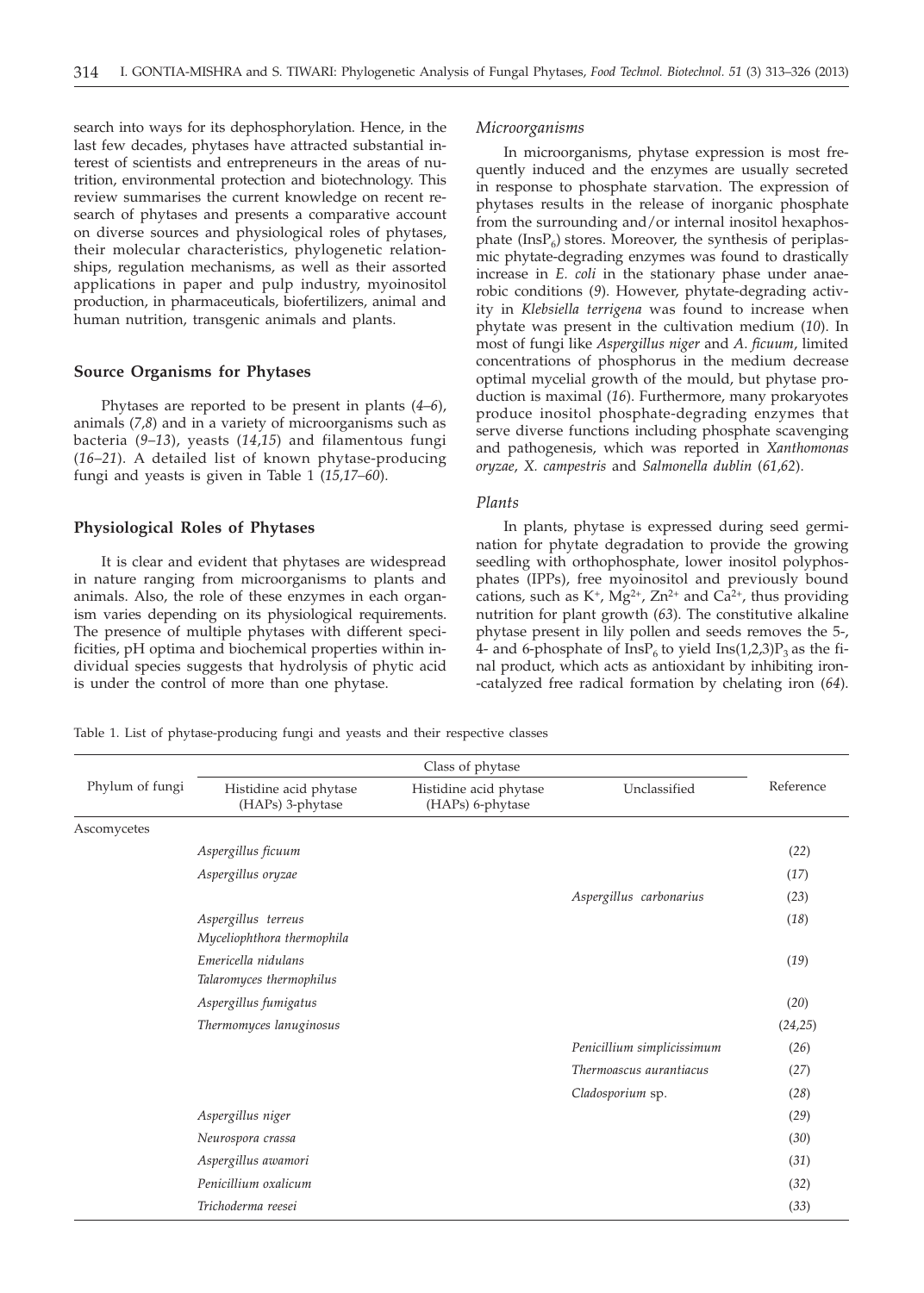|                                 | Class of phytase                           |                                            |                                                            |           |
|---------------------------------|--------------------------------------------|--------------------------------------------|------------------------------------------------------------|-----------|
| Phylum of fungi                 | Histidine acid phytase<br>(HAPs) 3-phytase | Histidine acid phytase<br>(HAPs) 6-phytase | Unclassified                                               | Reference |
|                                 | Penicillium chrysogenum                    |                                            |                                                            | (34)      |
|                                 | Aspergillus japonica                       |                                            |                                                            | (35)      |
|                                 | Eupenicillium parvum                       |                                            |                                                            | (36)      |
|                                 |                                            |                                            | Fusarium verticillioides                                   | (37)      |
|                                 |                                            |                                            | Sporotrichum thermophile                                   | (38)      |
|                                 | Penicillium sp. Q7                         |                                            |                                                            | (39)      |
|                                 |                                            |                                            | Penicillium funiculosum                                    | (40)      |
|                                 | Neosartorya spinosa                        |                                            |                                                            | (41)      |
| Single-cell Ascomycetes (yeast) |                                            |                                            |                                                            |           |
|                                 | Saccharomyces cerevisiae                   |                                            |                                                            | (42)      |
|                                 | Schwanniomyces castellii                   |                                            |                                                            | (43)      |
|                                 |                                            |                                            | Rhodotorula gracilis                                       | (44)      |
|                                 | Hansenula polymorpha                       |                                            |                                                            | (45)      |
|                                 |                                            |                                            | Pichia rhodanensis                                         | (46)      |
|                                 |                                            |                                            | Pichia spartinae                                           |           |
|                                 | Schwanniomyces occidentalis                |                                            |                                                            |           |
|                                 |                                            |                                            | Candida krusei                                             | (15)      |
|                                 | Pichia anomala                             |                                            |                                                            | (47)      |
|                                 | Candida albicans                           |                                            |                                                            | (48)      |
|                                 | Arxula adeninivorans                       |                                            |                                                            | (49)      |
|                                 | Pichia stipitis                            |                                            |                                                            | (50)      |
|                                 | Candida tropicalis                         |                                            |                                                            |           |
|                                 |                                            |                                            | Candida glabrata, formerly<br>known as: Torulopsis candida | (51)      |
|                                 |                                            |                                            | Kluyveromyces fragilis                                     |           |
|                                 |                                            |                                            | Candida krusei                                             |           |
|                                 | Debaryomyces castellii                     |                                            |                                                            | (52)      |
|                                 | Kodamaea ohmeri                            |                                            |                                                            | (53)      |
|                                 | Hansenula fabianii                         |                                            |                                                            | (54)      |
| Basidiomycetes                  |                                            |                                            |                                                            |           |
|                                 |                                            | Peniophora lycii                           |                                                            | (21)      |
|                                 |                                            | Agrocybe pediades                          |                                                            |           |
|                                 |                                            | Ceriporia sp.                              |                                                            |           |
|                                 |                                            | Trametes pubescens                         |                                                            |           |
|                                 |                                            |                                            | Agaricus bispora                                           | (55)      |
|                                 |                                            |                                            | Grifola frondosa                                           |           |
|                                 |                                            |                                            | Lentinula edodes                                           |           |
|                                 |                                            |                                            | Pleurotus cornucopiae                                      |           |
|                                 |                                            |                                            | Rhizoctonia sp.                                            | (37)      |
| Zygomycetes                     |                                            |                                            |                                                            |           |
|                                 |                                            |                                            | Mucor racemosus                                            | (56)      |
|                                 |                                            |                                            | Rhizopus oligosporus                                       | (57)      |
|                                 |                                            |                                            | Rhizomucor pusillus                                        | (58)      |
|                                 |                                            |                                            | Rhizopus oryzae                                            | (59)      |
|                                 |                                            |                                            | Mucor hiemalis                                             | (60)      |

# Table 1. – continued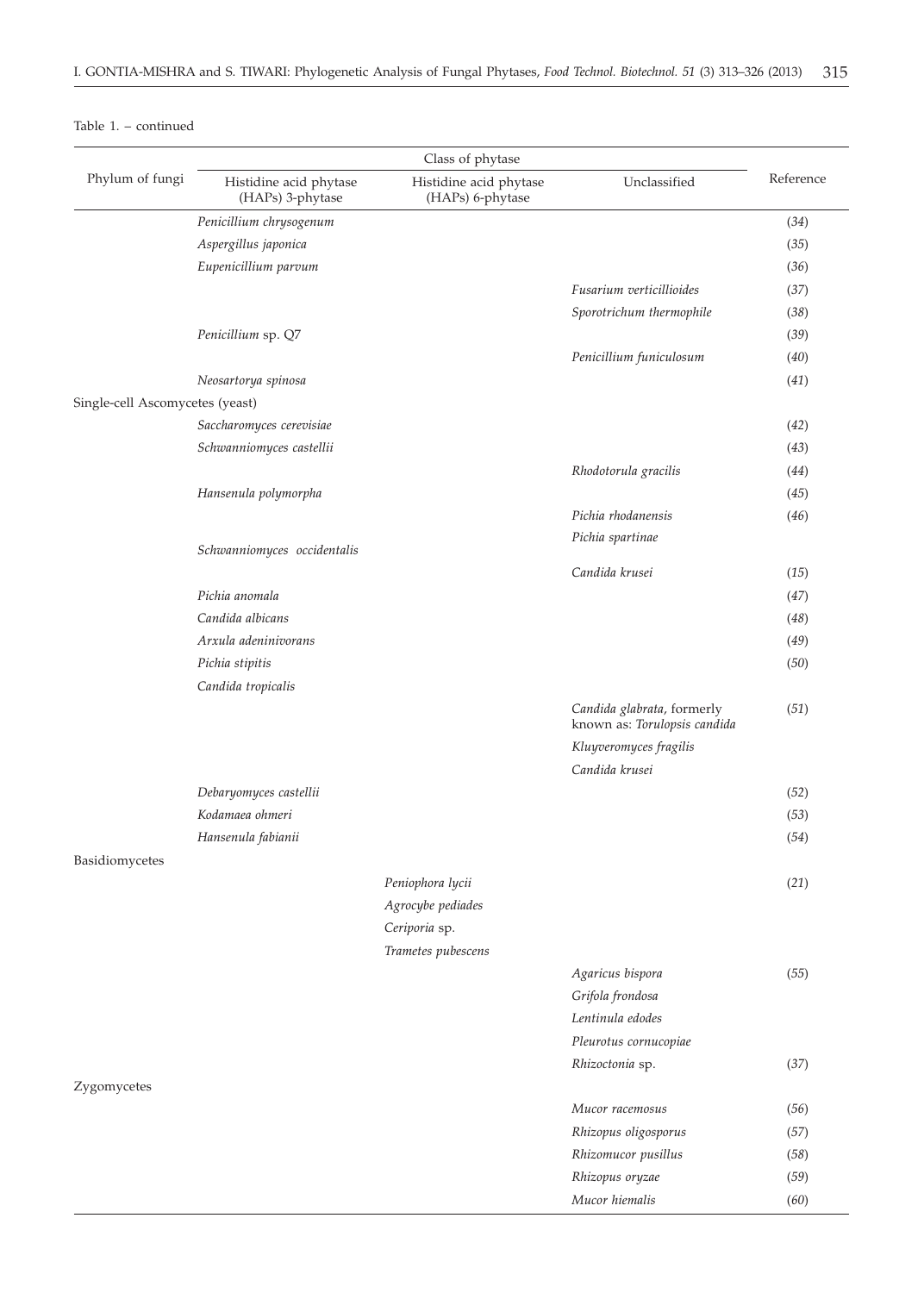Also, some of the intermediates and end products of phytate hydrolysis are important in the transport as secondary messengers and in signal transduction (*65*).

# *Animals*

In animals, phytases are mainly involved in the maintenance of the cell's metabolic reservoirs of  $InsP<sub>6</sub>$ and other IPPs. The multiple inositol polyphosphate phosphatase (MIPP) plays a vital role in the regulation of cellular activities of  $InsP<sub>6</sub>$  and  $Ins(1,3,4,5,6)P<sub>5</sub>$ . MIPP--generated metabolites are also reported to act as  $Ca^{2+}$ --mobilizing signal (*66*). The evolutionary conservation of MIPP within the inositol phosphate pathway suggests a significant role of MIPP in higher eukaryotes (*8*).

# **Classification**

Phytases catalyse the hydrolysis of phytic acid in a stepwise manner to inositol phosphates, myoinositol and inorganic phosphate (*18*). Phytases can be characterized using three different classification systems depending on their pH optima, catalytic mechanism and on the position of carbon in the myoinositol ring of phytate at which dephosphorylation is initiated. Depending on their pH optima, phytases are divided into acid phosphatase and alkaline phosphatase. Based on the catalytic mechanism, phytases can be referred to as histidine acid phosphatases/histidine acid phytases (HAPs/HAPhy), b-propeller phytases (BPP), purple acid phytases (PAP)

Table 2. Classification of phytases

and cysteine phytases/protein tyrosine phosphatases (PTPs) (*67*). Additionally, based on the position of carbon in the myoinositol ring of phytate at which dephosphorylation initiates and according to the IUPAC system of classification, phytases are classified into 3-phytases (EC 3.1.3.8), 4-phytases (EC 3.1.3.26), 5-phytases (EC 3.1. 3.72) and 1D-3 or 1D-4 (protein tyrosine phosphates (PTP)-like inositol polyphosphatases). The representatives of each of these classes have different catalytic mechanisms, cofactor requirements and end products, as shown in Table 2 (*5,6,21,31,32,68–73*).

## *Histidine acid phosphatases*

HAPs have been reported to be present in most of the bacteria, yeast, fungi and plants. Two classes of acid phosphatases can be recognized in terms of their molecular masses, low molecular mass HAPs and high molecular mass HAPs. Low molecular mass HAP form lacks both N-terminal RHGXRXP motif and a C-terminal motif HD, as reported in *Cladosporium* sp. (*28*). High molecular mass HAP form exhibits both N-terminal RHG-XRXP motif and a C-terminal motif HD (*74*). The histidine residue (*His*) of fungal phytases has been proposed to serve as a nucleophile in the formation of phosphohistidine intermediate and an equivalent *Asp* residue, which might protonate the substrate leaving group (*1*). In addition to the presence of conserved motifs, all HAPs also show up to ten conserved potential N-glycosylation sites identified as NXS/T and almost ten cysteine re-

| Classification based on catalytic mechanism              |             |                                                                                                                                                       |                                      |                                                                                              |                                                                 |
|----------------------------------------------------------|-------------|-------------------------------------------------------------------------------------------------------------------------------------------------------|--------------------------------------|----------------------------------------------------------------------------------------------|-----------------------------------------------------------------|
| Class                                                    |             | pH range Conserved sequence/motif                                                                                                                     | Co-factor required<br>for activation | End product of hydrolysis<br>reaction                                                        | Prevalence                                                      |
| histidine acid<br>phosphatase<br>(HAPhy)                 | $4.0 - 4.5$ | Heptapeptide motif RHGXRXP<br>at N-terminal end and dipeptide<br>motif HD at C-terminal                                                               | <b>EDTA</b>                          | myoinositol (2)<br>monophosphate $(InsP1)$                                                   | most of the<br>bacteria, yeast<br>and fungi                     |
| alkaline phytase 7.0-8.0<br>$\beta$ -propeller<br>(BPPs) |             | Six-bladed propeller folding<br>architecture with six $Ca^{2+}$ -<br>-binding site                                                                    | $Ca2+$                               | myoinositol<br>trisphosphate $(InsP3)$                                                       | Bacillus, legume<br>seeds, lily                                 |
| purple acid<br>phophatase<br>(PAP)                       | $4.0 - 5.5$ | Seven conserved residues in five<br>conserved motifs: DXG, GDXXY,<br>GNH(D/E), VXXH and GHXH<br>involved in coordination of<br>dimetal nuclear centre | metalloenzyme                        | myoinositol<br>2,3,4,5-tetraphosphate<br>or myoinositol 1,2,5,6-<br>tetraphosphate $(InsP4)$ | plants                                                          |
| cysteine<br>phosphatase                                  | $4.5 - 6.5$ | Cysteine containing (Cys 241) P<br>loop HCXXGXXR(T/S)                                                                                                 | $Pb^{2+}$                            | myoinositol (2)<br>monophosphate $(InsP1)$                                                   | anaerobic rumen<br>bacteria, e.g.<br>Selenomonas<br>ruminantium |

Classification based on the position of carbon atom at which dephosphorylation initiates

| Class                    | <b>IUPAC</b> nomenclature                                           | Prevalence                                           | Reference   |
|--------------------------|---------------------------------------------------------------------|------------------------------------------------------|-------------|
| 3-phytase<br>EC 3.1.3.8  | myoinositol hexakinase phosphate<br>3-phosphohydrolase              | most of bacteria and Ascomycetes phylum              | (31, 32)    |
| 6-phytase<br>EC 3.1.3.26 | myoinositol hexakinase phosphate<br>6-phosphohydrolase              | plant (grains/oilseeds), ferns and<br>Basidiomycetes | (5,6,21)    |
| 5-phytase<br>EC 3.1.3.72 | myoinositol hexakinase phosphate<br>5-phosphohydrolase              | lily, alfalfa, beans, peas, S. ruminantium           | $(68 - 71)$ |
| 1D-3 or $1D-4$           | protein tyrosine phosphates (PTP)-like<br>inositol polyphosphatases | Klebsiella terrigena, Megasphaera elsdenii           | (72, 73)    |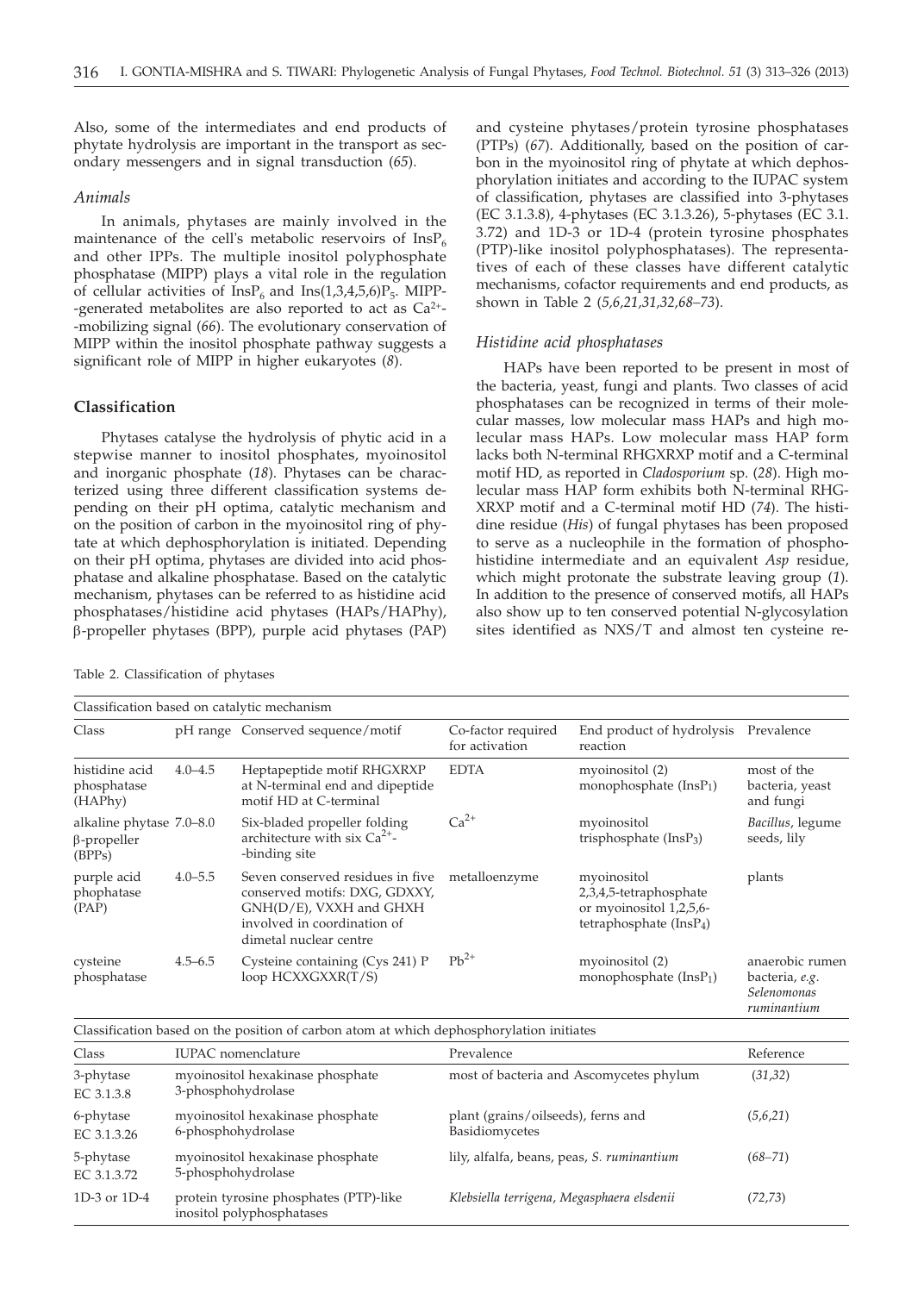sidues. Glycosylation may have several effects on the properties of an enzyme, including catalytic properties or the stability of the enzyme. It may, in addition, influence the pI of the protein (*75*). Although not directly involved in the catalytic function of HAPhy, disulphide bridges formed by the conserved cysteine residues perform an important role in maintaining the proper three- -dimensional structure of the protein (*76*).

All phytases that belong to the family of HAPs do not need any cofactor for optimal activity (*77*). Despite the common catalytic site, there are some HAPs that do not share an equal ability to degrade myoinositol hexakisphosphate. Both the mouse and fruit fly MIPP represent a number of other HAPs that are not effective phytases, recognizing the fact that all HAPs are not phytases (*78*), hence the term 'histidine acid phytase' (HAPhy) is used to denote HAPs that can accommodate myoinositol hexakisphosphate as a substrate. Despite the fact that catalytic centres for all the known microbial HAPhys are identical, they can be divided into two classes based on substrate specificity. One class has broad substrate specificity but a low specific activity for inositol hexakisphosphate, while the second class has narrow substrate specificity and a high specificity for myoinositol hexakisphosphate (*75*). The HAPhys with high specific activity for myoinositol hexakisphosphate have either a basic or acidic amino acid residue at the position 300, while the phytases with low specific activity have a neutral amino acid at that position (*79*).

## *b-Propeller phytases*

b-Propeller phytases (BPP; EC 3.1.3.8) are quite different in their nucleotide sequence, structure, cofactor requirements and catalytic mechanism from all other known phytases. They are expressed by *Bacillus subtilis* and its related species  $(11)$ . The name  $\beta$ -propeller phytases was adopted based on the molecular structure of this enzyme, which mainly consists of  $\beta$ -sheets and resembles a six-bladed propeller (*80*). The main components involved in the catalytic mechanism of BPP to hydrolyze myoinositol hexakisphosphate include a 'cleavage site', an 'affinity site' and an electronegative, solvent-accessible central channel that binds seven Ca<sup>2+</sup> ions (81,82). Only substrates that simultaneously fill both binding sites are hydrolyzed by BPPs because, according to the enzyme mechanism of BPP, the phosphate bound to the affinity site facilitates the cleavage of flanking phosphate by the cleavage site. Therefore, the enzyme prefers the hydrolysis of every second phosphate and has a reduced affinity for any substrate that cannot fulfil this requirement. Thus, BPP alternately remove phosphate groups with the end product being myoinositol trisphosphate. The  $Ca<sup>2+</sup>$  ions serve several functions, including the activation of a water molecule, coordination of the scissile phosphate and stabilization of the negative charge that develops in the transition state, which can be replaced by many divalent cations but has proven to be the most effective one (*81*).

It is reported that the plant pathogen, *Xanthomonas oryzae*, secretes a six-bladed β-propeller protein, which is required for optimum virulence in its host (*62*)*.* Characterization of this protein revealed conservation of active-

-site residues previously identified in *Bacillus* phytases, suggesting that virulence in a plant pathogen is in part due to the ability of the bacteria to utilize myoinositol hexakisphosphate as a source of phosphate.

# *Purple acid phytases*

Purple acid phytases (PAPs) have been purified from germinating glycine (*83*) and *A. niger* (*84*)*.* PAPs are a class of metalloenzymes and possess a dimetal nuclear centre that can be either  $\text{Fe}^{3+}-\text{Fe}^{2+}$ ,  $\text{Fe}^{3+}-\text{Mn}^{2+}$  or  $\text{Fe}^{3+}-\text{Zn}^{2+}$ , and exhibit optimal enzyme activity under acidic conditions. They are characterized by seven conserved residues (bold) in the five conserved motifs – **D**XG, G**D**XX**Y**, G**N**H(D/E), VXX**H** and G**H**X**H** – involved in the coordination of the dimetal nuclear centre (*83*,*85*). The catalytic mechanism involves the direct attack of the scissile phosphate by an activated water molecule coordinated by the metal centre. PAPs exist as a homodimer and each monomer is composed of two domains: a small N-terminal antiparallel  $\beta$ -sandwich and a larger C-terminal  $\alpha+\beta$  domain. The C-terminal domain is characterized by two large mixed central  $\beta$ -sheets that form a  $\beta$ -sandwich. Two  $\alpha$ -helices from each monomer interact to form the homodimer interface.

# *Cysteine phytases/protein tyrosine phosphatases*

Cysteine phytases represent a new class of phytases described in the anaerobic ruminal bacterium *Selenomonas ruminantium* and exhibit optimal enzyme activity under acidic conditions (*69*). This phytate-degrading enzyme is related to protein tyrosine phosphatases (PTPs) and has recently been described (*69*,*70*,*73*). These enzymes are characterized by the  $CX_5R(S/T)$  PTP active site signature sequence. This sequence forms the loop at the base of the PTP active site and is important for coordinating the scissile phosphate for nucleophilic attack. *PhyAsr* adopts  $\alpha+\beta$  PTP fold, and has a small  $\beta$ -domain that is unique to this class of enzymes. The  $\beta$ -domain is implicated in the unique substrate specificity of these enzymes (*69*).

# **Phylogenetic Relationship Between Phytases (HAPs) from Fungi and Yeasts**

In this section phylogenetic relationship between phytases from fungi and yeasts will be discussed. The amino acid sequences of phytases found in different fungi and yeasts were retrieved from various databases like NCBI, DDBJ and EMBL. Phylogenetic tree was constructed using MEGA5 software (*86*). The evolutionary history was inferred using the neighbor-joining method (*87*) and distances were computed using the Poisson correction method (*88*) and expressed as the units of the number of amino acid substitutions per site. It is inferred from the phylogenetic tree (Fig. 1) that phytases from Ascomycetes belong to 3-phytase class, whereas phytases from Basidiomycetes fall in a different cluster and belong to 6-phytase class. Despite the presence of conserved N-terminal motif (RHGXRXP) and C-terminal motif (HD) (which are present in Ascomycetes), a characteristic of HAPs, the phytase protein sequences of Basidiomycetes like *Peniophora lycii*, *Agrocybe pediades*, *Ceri-*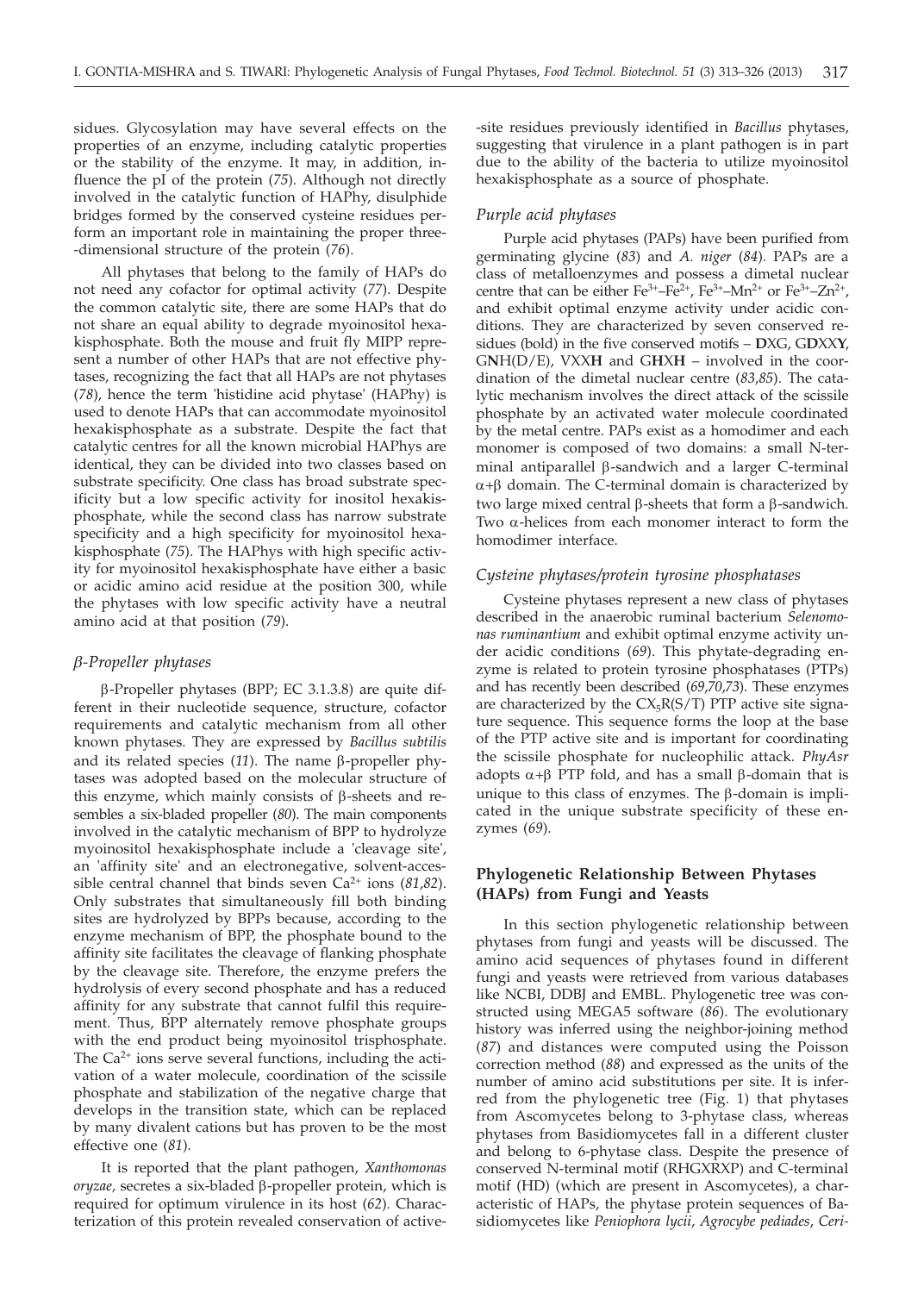

**Fig. 1.** Phylogenetic tree of phytase protein found in fungi and yeasts. The following amino acid sequences were analyzed: **AA**=*Aspergillus awamori* ABA29207, **AT**=*A. terreus* AAB52507, **AF**=*A. ficuum* AAG40885, **AN**=*A. niger* BAA74433, **AU**=*A. usamii* ABA42097, **AO**=*A. oryzae* AAT12504, **AJ**=*A. japonicus* ACE79228, **AFl**=*A. flavus* XP002376973, **PQ**=*Penicillium* sp. Q7 ABM92788, **PO**=*P. oxalicum* AAL55406, **PC**=*P. chrysogenum* XP002561094, **PM**= *P. marneffei* AP00218821, \***EP**=*Eupenicillium parvum*, **EN**=*Emericella nidulans* AAB96871, **TT**=*Talaromyces thermophilus* AAB96873, **MT**=*Myceliophthora thermophila* AAB52508, **NC**=*Neurospora crassa* AAS94253, **TR**=*Trichoderma reesei* EGR47873, **TP**=*Trametes pubescens* CAC48234, **AP**=*Agrocybe pediades* CAC48160, **PL**=*Peniophora lycii* CAC48195, **CE1**=*Ceriporia* sp. CAC8163, **CE2**=*Ceriporia* sp. CAC8164, **SO**=*Schwanniomyces occidentalis* ABN04184, **DC**=*Debaryomyces castellii* ABN04184, **DH**=*D. hansenii* Q6BM75, **PS**=*Pichia stipitis* XP001385108, **PG**=*P. guilliermondii* CAL69849, **PA**=*P. anomala* FN641803, **PAN**=*P. angusta* O74677, **PP**=*P. pastoris* P52291, **LE**=*Lodderomyces elognisporus* XP001527604, **CT**=*Candida tropicalis* XP002546108, **CA**=*C. albicans* XP713452, **KO**=*Kodamaea ohmeri* ABU53001, **SC**=*Saccharomyces cerevisiae* EDN64708, **KL**=*Kluveromyces lactis* CAA83964, **AAD**=*Arxula adeninivorans* CAJ77470, **HF**=*Hansenula fabianii* BAH588739, **NF**=*Neosartorya fischeri* AICXF7, **MP**=*Monascus purpureus* Q8X1W7

\*Protein sequence taken from Fugthong *et al.* (*36*), as protein GenBank accession number is not available

*poria* sp. and *Trametes pubescens,* also exhibit three different conserved regions.

In the conserved sequence I, present at amino acid position 68–83 (**IQ***RHGARXP***TSGA**XX**R**), sequence II, present at 162–171 (**NWT**X*GF*XX*A***S**), and sequence III, present at 415–433 (*FV***ESQ**XX*AR*XX*G*X**GDF**X**K***C*), amino acids marked in bold are unique to the phytases belonging to Basidiomycetes, whereas those italicized are common to phytases of both Ascomycetes and Basidiomycetes (*21*). These dissimilarities in the phytase protein sequences of Basidiomycetes may be the reason for them to fall in a different cluster and a distinct class of phytases, as shown in the phylogenetic tree.

The comparative analysis of a representative of Basidiomycetes *Peniophora lycii* (PL) phytase with phytase from Ascomycetes like *Aspergillus fumigatus* (AFu) showed only 38 % sequence homology. It was even noted that PL phytase was 39 amino acids shorter than AF phytase (409 *versus* 448). In the N-terminus, there is a deletion of 15 residues. Despite these differences, the active site was intact in PL phytase. The dynamic light scattering studies estimated the molecular mass of AFu phytase and PL phytase to be 86.6 and 118.4 kDa, respectively, which in turn suggested that the AFu phytase exists as a monomer, while the PL phytase could be a homodimer. Thus, phytases from Ascomycetes and Basidiomycetes differ in physical, chemical, and catalytic properties (*89*). These disparities between phytases from Ascomycetes and Basidiomycetes may have arisen to acclimatize in various environmental conditions for proper utilization of phytate.

It is inferred from the phylogenetic tree (Fig. 1) that phytases from Ascomycetes and Basidiomycetes differ in the amino acid sequences, therefore they fall in separate clade in the tree. Yeasts are classified as unicellular fungi belonging to phylum Ascomycota. This could be the explanation for higher amino acid sequence homology of phytases from yeasts and other fungi belonging to Ascomycetes. For the same reason, phytases from fungi *Neosartorya fischeri* and *Monascus purpureus* are grouped with those of yeasts as depicted from the phylogenetic tree.

# **Regulation of** *phy* **Gene Expression in Fungi and Yeasts**

Expression and regulation of phytase enzyme is a complex process studied in detail in some bacteria like *E. coli* (*9*) and *Klebsiella terrigena* (*10*) and yeast *S. cerevisiae* (*90*). Under non-limiting conditions, expression of phytase in majority of bacteria is turned off in exponentially growing cells and started as soon as the culture enters the stationary phase (*9*). In mould phytase expression is growth associated (*29*). The enzyme activity started to increase from the beginning and continued to increase up to the onset of stationary phase. In this communication, the regulation of phytase enzyme in yeasts and fungi only will be discussed. In the yeast, *PHO* regulon controls the expression of *PHO* gene at the transcriptional level depending on the extracellular phosphate concentration (*91*). The secretory acid phosphatases encoded by structural genes *PHO3*, *PHO5*, *PHO10* and *PHO11* are involved in the hydrolysis of extracellular organic phosphorus, allowing the yeast to grow in phosphate-limiting conditions. These enzymes are extracellular oligomeric glycoproteins with an acidic pH optimum and broad substrate specificity. The *PHO* regulatory system consists of at least four *PHO*-specific regulatory proteins, Pho2 and Pho4 transcriptional activators, Pho80-Pho85 cyclin-cyclin-dependent protein kinase (CDK) complex, and Pho81 CDK inhibitor. Transcription induction of *PHO* genes is associated with chromatin reorganization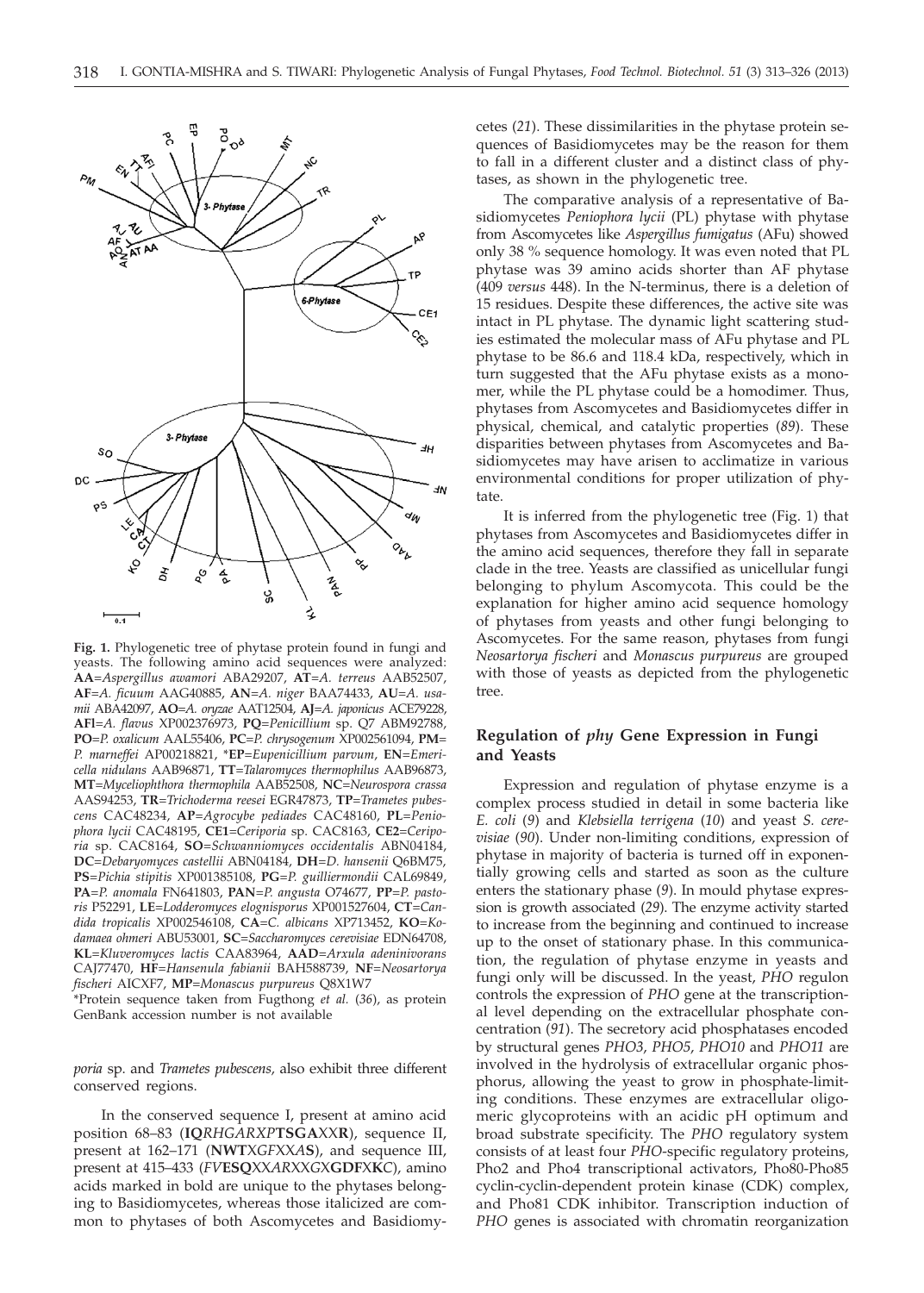in promoter region. For transcription activation of *PHO5*, *PHO10* and *PHO11*, the two DNA binding proteins Pho4p encoded by *PHO4* and Pho2p encoded by *PHO2* are required. When the amount of phosphate in the medium is low (approx. 0.2 mmol), the Pho81 protein inhibits the Pho80-Pho85 kinase activity, which prevents the phosphorylation of Pho4p and allows its entry into the nucleus (*92*,*93*). Inside the nucleus, activator Pho4p docks UAS1 and UAS2 regions of the promoter. This leads to the change of the chromatin structure and nucleosome removal. Pho2p forms a ternary complex with Pho4p on the *PHO* promoter (*94*). This ternary complex Pho2p/ Pho4p/UAS is considered as the initiator of the transcription of *PHO* genes. Alternatively, when the amount of phosphate is high (approx. 10 mmol), cyclin-CDK complex Pho85p-Pho80p hyperphosphorylates the transcriptional activator Pho4p at five serine residues, which leads to its localization in cytoplasm, and therefore transcription of *PHO* gene is turned off (*95*). *PHO2*, *PHO4*, *PHO80*, *PHO81* and *PHO85* are expressed at low levels (*96*,*97*). *PHO4*, *PHO80* and *PHO85* are transcribed constitutively, whereas transcription of *PHO2* and *PHO81* is self-regulatory and depends on extracellular phosphate concentrations. A similar type of gene regulation has also been described in *Candida glabrata* (*98*), *Hansenula fabianii*, *H. anomala* (*54*) and *Neurospora crassa* (*99*). In *C. glabrata* transcription activator Pho4p can function without the assistance of Pho2p for transcription of *PHO* gene.

Improved production of extracellular phytase for various purposes can be achieved by modification of *PHO* gene system. By deletion of either of the genes *PHO80* or *PHO85*, encoding negative regulators of the transcription of the repressible acid phosphatases, the degradation of phytate can be made constitutive. In addition, the genes encoding the transcriptional activator can be overexpressed for additional increase in phytate degradation

(*100*). In the case of higher fungi, phytase gene regulation has only been studied in *Neurospora crassa.* Further studies on the regulation of this gene in other fungi can unveil many hidden details and this void needs to be filled in.

# **Applications of Phytases**

Phytases are enzymes which have multifaceted applications ranging from human to animal, plant and environmental benefits. Some of the applications of phytases in various fields are listed below and shown in Fig. 2.

# *Probiotics*

Probiotics are live microorganisms thought to be beneficial to the host organism. Probiotics are commonly consumed as part of fermented foods with specially added active live cultures. Phytase activity of some of the yeasts and fungi which are generally regarded as safe for human and animal consumption is very well reported. These microorganisms such as *Saccharomyces cerevisiae* (*42*) could be an ideal candidate for use as probiotic in various food formulations for improving phosphate utilization. *Candida tropicalis* is known to produce phytase but unfortunately it is a common pathogenic strain on humans (*101*). Such microorganisms cannot be included directly as probiotics. One of the two approaches could be used for the application of such microorganisms as probiotics; firstly, their pathogenicity should be reduced to a safe level for human consumption, maintaining at the same time their phytase-producing trait. Secondly, phytase (*phy*) genes from these microorganisms could be cloned in microorganisms regarded safe for human consumption, such as *Lactobacillus* sp., *Brevibacterium casei* and *Brevibacterium epidermidis*.



**Fig. 2.** Multifarious applications of phytases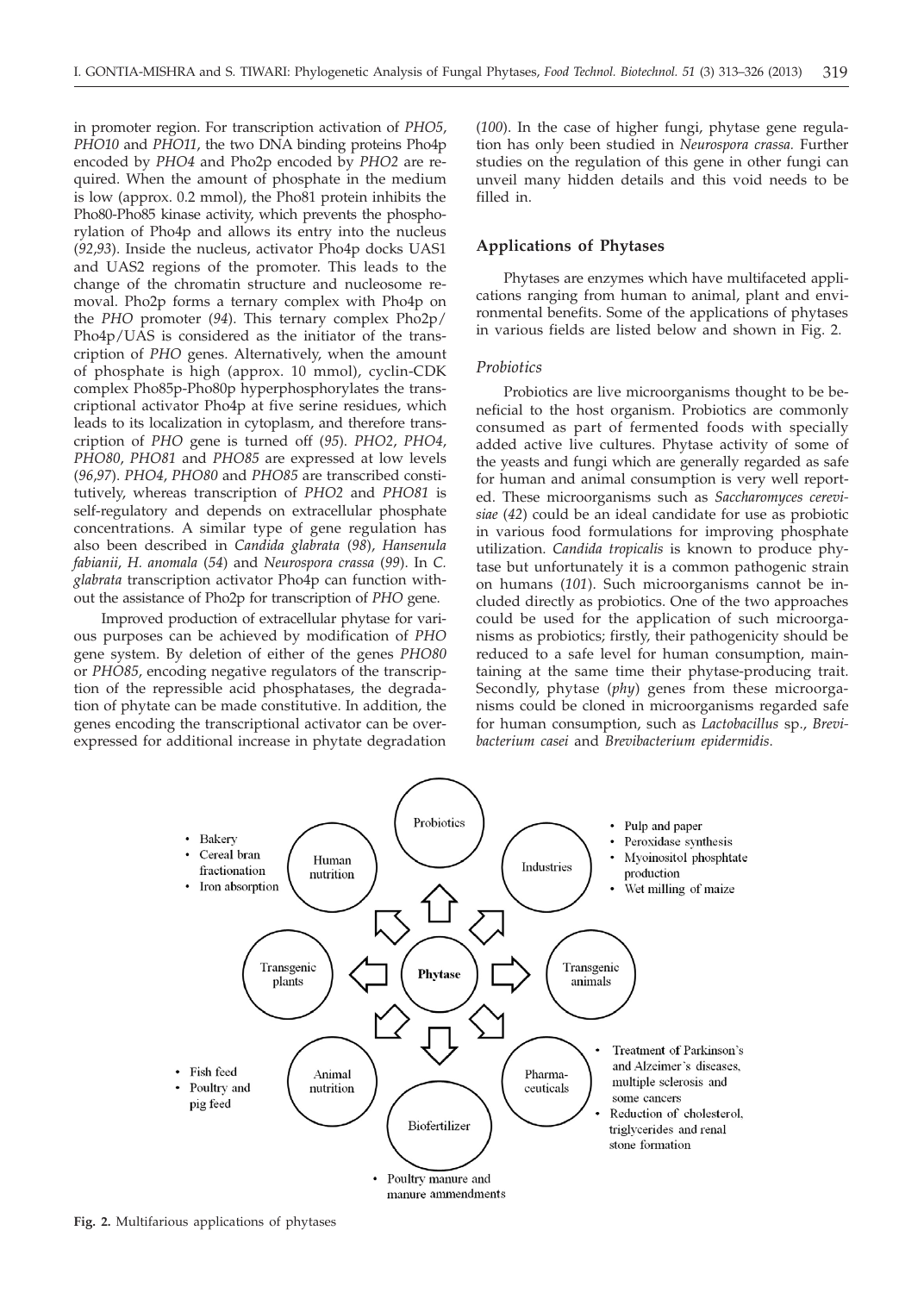### *Human nutrition*

#### Bakery products

The chemical composition of flour used for bread making depends on the percentage of the cereal grain removed by the milling process. Preference for the consumption of whole grain bread is increasing due to its nutritional benefits like high fibre content. Whole grain flour contains high concentrations of iron and phytate that originate from the bran (*102*). Phytases have known applications in bread-making processes (*103*). The addition of phytase significantly reduces the phytate content in dough as well as shortens the fermentation time. Besides this, it also improves the bread shape, volume and softness of the crumb. These improvements in bread quality have been suggested to be associated with an indirect impact of phytase on  $\alpha$ -amylase activity. Phytases also increase the bioavailability of essential minerals like Ca, Mg, Zn, Fe, *etc*. by acting on phytate, which has a tendency to form complexes with these metal ions.

# Fractionation of cereal bran

Cereal grain is used for making flour for different purposes; during this process cereal bran is obtained as a by-product. Bran is the most nutritious part of cereal grain. Hence, there is an immense industrial interest in separating the main fractions of the bran in order to produce high value protein, soluble non-starch carbohydrates, oil fractions and insoluble fibre. The bran is subjected to a combination of enzymatic treatments using phytate-hydrolysing enzymes and wet milling, followed by sequential centrifugation and ultrafiltration. All obtained fractions have much broader market applications and greater value than the original bran (*67*).

#### Iron absorption

Iron deficiency is widespread micronutrient deficiency worldwide. The amount of bioavailable iron is dependent both on iron intake and on its absorption. The most widely recognized strategies for reducing micronutrient malnutrition are supplementation with pharmaceutical preparations and food fortification. These strategies are not very well implicated for reduction of iron deficiency. A major cause is poor absorption of iron from cereal and legume-based diets high in phytic acid. An alternative more sustainable approach would be the enrichment of staple food by increasing iron bioavailability and by development of phytase overexpressing transgenic plants. Using this approach *phy* gene from *Aspergillus fumigatus* was introduced into the rice endosperm for better bioavailability of iron (*104*).

# *Transgenic plants*

The need to produce transgenic crops having high phytase expression is becoming a prerequisite to improve the bioavailability of phosphorus in food/feed along with direct supplementation of microbial phytase to animal feed. Transgenic crops expressing phytase were used as animal feed and showed comparable results to feed supplemented with microbial phytase in terms of phosphorus (P) utilization. Similarly, a transgenic microalga *Chlamydomonas reinhardtii* overexpressing *appA* phytase gene from *E. coli* was developed to be used as a food additive to deliver dietary enzymes (*105*). As a cost-effective option, transgenic plants have been evaluated as bioreactors for the production of recombinant phytases to meet the industrial demand. Enzymes can be expressed, secreted, folded and post-translationally modified in plants to produce functional recombinant proteins at high level in comparison with their prokaryotic counterparts (*106*).

Moreover, transgenic plants overexpressing phytase gene from microorganisms targeted for root specific secretion can improve P nutrition in crop plants under P- -limiting conditions. Transgenic *Arabidopsis* plants expressing phytase gene from *Aspergillus niger* (*107*) and transgenic soybean plants expressing phytase gene from *Aspergillus ficuum* (*108*) secreted phytase enzyme in roots and potentially enhanced the P nutrition of crop plants. This strategy has a potential to improve the efficiency of P fertilization in agricultural systems.

## *Animal nutrition*

Supplementing the animal feed with phytase is considered to be one way to check the phosphate utilization for better animal nutrition. A large number of microbial phytases are marketed and extensively used as animal feed supplements such as phytase from *Aspergillus ficuum* (*niger*) as Natuphos; *A. niger* as Allzyme; *A. awamori* as Finase and Avizyme; *A. oryzae* as SP, TP, SF, AMA-FERM and Phyzyme; *Peniophora lycii* as Ronozyme, Roxazyme and Bio-Feed phytase.

#### Fish feed

The aquaculture industry is rapidly growing food industry. Fishmeal, which is usually used as fish feed, is very expensive and needs a substitute. The replacement of fishmeal with plant or grain by-products is an effective low-cost option for fish feed but it is associated with problems such as the presence of antinutritional factors, like phytic acid. Supplementation of phytase in plant- -based feed will solve this problem without affecting the growth, feed efficiency or bone phosphorus deposition. In addition, it will aid in the reduction of phosphorus discharge into the aquatic environment, thereby causing less pollution. Dietary phytase improves the nutritive value of canola protein concentrate and decreases phosphorus output in the case of rainbow trout (*109,110*). Similar reports have been documented for different species like channel catfish (*111*), African catfish (*112*) and *Pangasius pangasius* (*113*).

## Poultry and pig feed

The addition of phytase to high phytate-containing diets improves the absorption and utilization of phosphorus. Microbial phytase addition to diets improves the bioavailability of Mg<sup>2+</sup>, Zn<sup>2+</sup>, Cu<sup>2+</sup> and Fe<sup>2+</sup> in poultry (*114*,*115*). The inclusion of phytase to broiler diets increased the coefficient of phosphorus retention and reduced the presence of phytate in poultry waste, thus indicating a favourable environmental effect (*116*). Additionally, microbial phytases also positively affected the pigs' performance and their daily gain (*117*).

# *Biofertilizers for plant growth promotion*

Although plants have developed numerous mechanisms to increase the availability of soil phosphorus, utili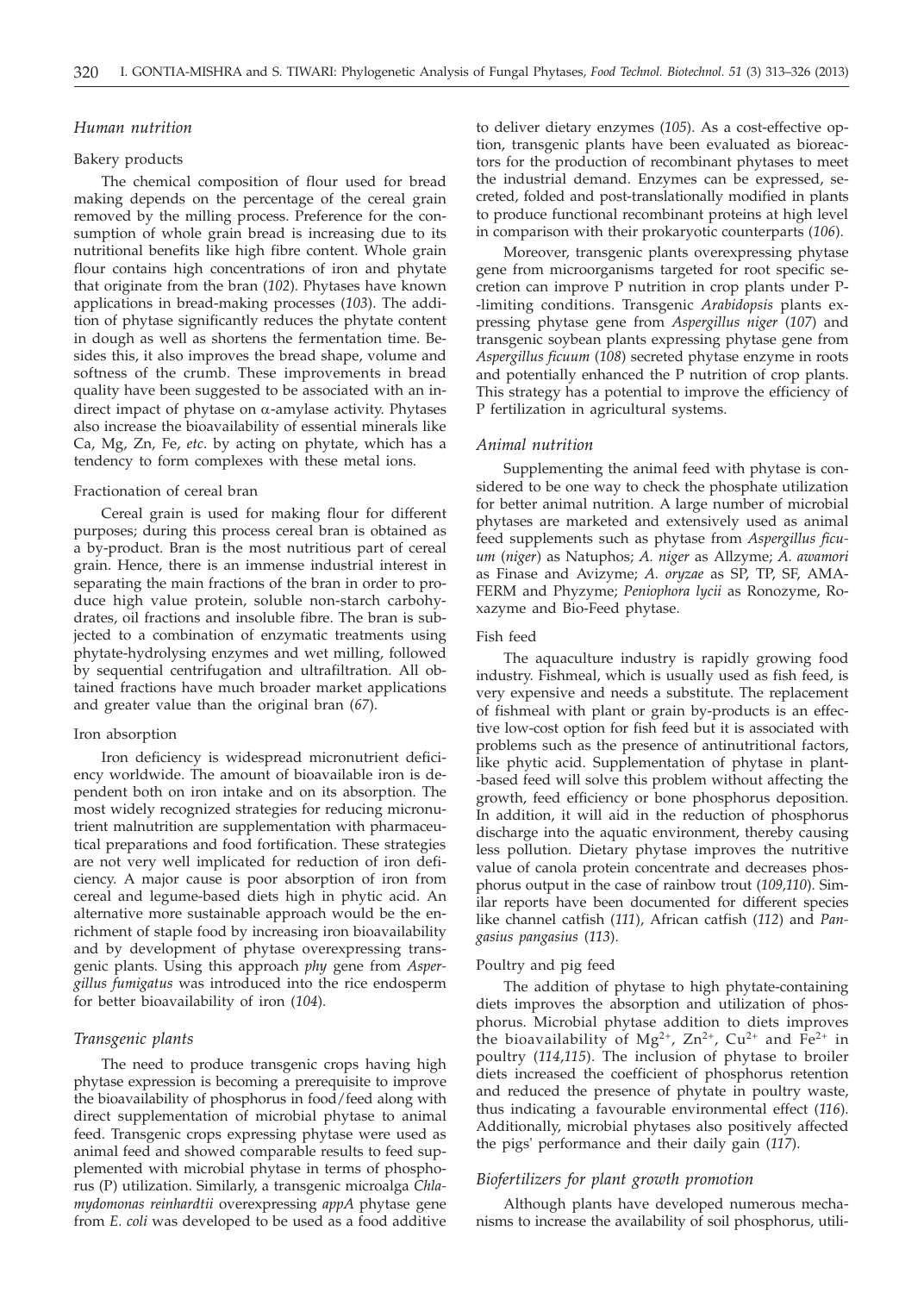zation of phytate phosphorus from the soil is very limited due to low phytase activity present within rhizosphere. Limited bioavailability of phytate phosphorus was also observed for many agricultural plants, including wheat and various forage species (*118*,*119*). Thus, phytase-producing microorganisms are ideal candidates as biofertilizers for the improvement of P utilization by plants. Phytase- and phosphatase-producing fungi were used as seed inoculants to help attain higher P nutrition of plants in the soils containing high phytate phosphorus (*120*). The plant growth-promoting effect of a phytase-producing fungus, *Sporotrichum thermophile,* on wheat plant has been reported (*38*). The efficiency of the hydrolysis of different organic P compounds by different fungi indicates that the fungi have enough potential to exploit native organic phosphorus to benefit plant nutrition. Similarly, phytase-producing bacteria such as *Bacillus mucilaginosus* (*121*) and *Bacillus amyloliquefaciens* (*122*) promoted growth of tobacco and maize plants, respectively, under P-limiting conditions.

Alternatively, extracellular phytase-producing microorganisms can be incorporated in traditionally used phytate-rich manures such as poultry and fish manure. This will, in turn, help to increase the availability of phosphorus and other essential minerals in manure. Another approach could be to introduce phytase expression in traditionally used biofertilizers such as *Rhizobium*, *Pseudomonas*, *etc*. to make them 'complete biofertilizers'. Plants can be directly engineered to utilize phytate P by introduction of *phy* gene in them, which is discussed in details under transgenic plant section. These strategies can be practiced for boosting the productivity in agriculture and horticulture.

## *Transgenic animals*

The problem of manure-based environmental pollution is widespread and is a matter of utmost concern. To overcome this problem, transgenic animals expressing phytase have been developed such as transgenic mice (*123*) and transgenic pigs (*124*). The *appA* phytase gene from *Escherichia coli* was regulated for expression in salivary glands of these animals. Expression of salivary phytase in mice reduced faecal phosphorus by 11 %. Similarly, the transgenic pigs producing salivary phytase required less inorganic phosphate supplementation for normal growth and excreted up to 75 % less faecal phosphorus than nontransgenic pigs. These studies suggest that the introduction of salivary phytase transgenes into monogastric farm animals offers a promising biological approach to lessen the requirement for dietary phosphate supplements and reduce phosphorus pollution.

# *Industrial applications*

## Use in paper manufacture

Elimination of plant phytate from various raw materials is essential for pulp and paper industry (*125*). Contribution of phytase enzyme in this industry is increasing tremendously. A phytase with the activity at elevated temperatures could have a potential application as a biological agent to hydrolyse phytic acid during pulp and paper processing. Phytase could act synergistically with xylanase in crude multienzyme preparation from xylanase-producing microorganisms like *Streptomyces* sp., which are used for the treatment of pulp (*126*). The enzymatic degradation of phytic acid would not produce carcinogenic and highly toxic by-products. Therefore, the use of phytases in the pulp and paper process could be environmentally friendly and would aid in the development of cleaner technologies (*125*).

#### Wet milling of maize

Corn wet milling has developed into an industry that seeks optimum use and maximum value from each constituent of the corn kernel. In addition to starch and various other products, as well as to edible corn oil, the industry has become an important source of well-defined specialized ingredients used in feed formulations. In wet milling, the grain is cleaned and steeped in water under controlled conditions to soften the kernel texture. Ninety percent of the phytate in maize is found in the germ portion of the kernel, which accounts for approx. 50 to 80 % of phosphorus in corn. This phytate remains in the corn steep liquor and constitutes an undesirable component. Phytate-free corn steep liquor is easier to concentrate and use in the fermentation industry for the production of compounds such as enzymes, ethanol, polysaccharides, antibiotics and amino acids, as well as a high-energy liquid animal feed ingredient (*67*). By adding phytases together with cellulase to the steep liquor, phytate-free corn steep liquor was obtained (*127*). In addition, the steeping time was reduced considerably, and by facilitating the separation of starch from fibre and gluten, higher starch and gluten yields as well as lower energy consumption were achieved. Moreover, the animal feed obtained as by-product of this process would have low phytate content and would improve animal nutrition.

# Myoinositol production and its pharmaceutical applications

Phytate is also a main storage of myoinositol which can be recovered as a value-added product. Myoinositol is a water-soluble member of vitamin B complex and a fat-solubilizing agent. It plays an important role as a secondary messenger in eukaryotic cells which are involved in cellular signal transduction (*128*). Myoinositol deficiency may cause the accumulation of triacylglycerols and abnormal fatty acid metabolism (*129*). The presence of myoinositol in humans prevents diabetes-associated complications, chronic renal failure, anti-inflammatory, antiangiogenic and antitumour effects. It has also been found to be promising in the treatment of cancer, depression, obsessive compulsive disorder, panic disorder, *etc*. It is also considered as an important nutrient for infants since high concentrations of free myoinositol were found in human milk compared with that in infant formulae (*130*). Myoinositol is highly marketed and sold at around \$16.95 per 750 mg. Phytase acts upon phytate causing its dephosphorylation and resulting in the production of different positional isomers of myoinositol pentakis-, tetrakis-, tris-, bis- and monophosphates, depending on the type of phytase. Attempts to produce defined isomers of the different partially phosphorylated myoinositol phosphates non-enzymatically have resulted in the mixtures of myoinositol pentakis-, tetrakis-, tris-, bis- and monophosphate isomers, and purification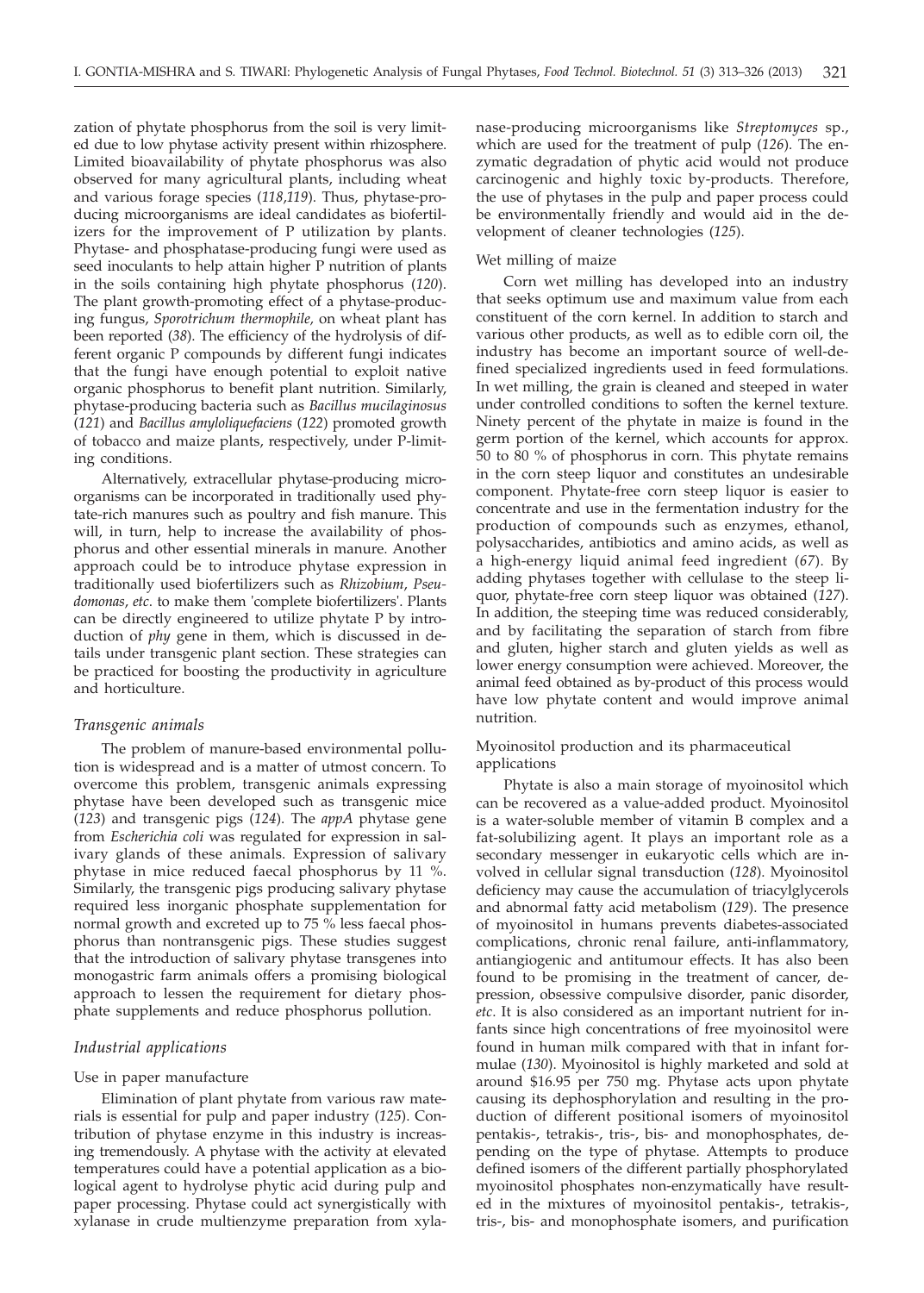of these isomers from the mixture is strenuous and expensive. Moreover, non-enzymatic hydrolysis of phytates is carried out at high temperature, which also results in the loss of myoinositol by decomposition (*131*). An alternative approach to make pure breakdown products of phytate is the use of an immobilised enzyme-based bioreactor followed by anion-exchange chromatography of the hydrolysis mixture.

#### Semisynthesis of peroxidase

Peroxidases are ubiquitous enzymes that catalyse a wide variety of selective oxidations with hydrogen peroxide as the primary oxidant. A semisynthetic peroxidase was designed by exploiting the structural similarity of the active sites of vanadium-dependent haloperoxidases and acid phosphatases (*132*). Incorporation of vanadate ion into the active site of phytase mediates *in vivo* the hydrolysis of phosphate esters and leads to the formation of a semisynthetic peroxidase, which catalyses the enantioselective oxidation of prochiral sulphides with  $H_2O_2$ . Among the transition metal oxoanions that are known to be potent inhibitors, only vanadate resulted in a semisynthetic peroxidase when incorporated into phytase. Phytases from *Aspergillus ficuum*, *A. fumigatus* and *A. nidulans* catalysed enantioselective oxygen transfer reactions when incorporated with vanadium.

# **Conclusion and Outlook**

The importance of fungal and yeast phytases as a potential tool has been recognized in various fields. It is imperative to comprehend that all the nutritional and industrial applications cannot be fulfilled by any single known phytase. Thus, continuous efforts must be made to isolate new phytases with desirable traits for various applications. Although a large number of fungal and yeast phytases have been studied, our knowledge of the mechanisms and factors regulating phytase activity is inadequate, especially in the case of fungi. Study of phytase enzymes and their transcription regulation from Basidiomycetes and Zygomycetes is limited; it needs to be extended to the exploration of novel phytases. Alternatively, engineering of phytases is also required to optimise their catalytic and stability attributes to make a better phytase available for various applications. Phytase-producing fungi and yeasts, individually or in combination, can serve as probitiotics in various food formulations for improving phosphate utilization. Supplementation of phytase significantly reduced the phytate content of various food products and provided health benefits by alleviating mineral deficiency. Transgenic crops expressing phytases not only eliminate the problem of mineral malnutrition, phosphate uptake and assimilation in animals and humans, but also alleviate the environmental pollution due to phytate phosphorus. The transgenic plants expressing microbial phytase genes could also be used to improve soil fertility and availability of minerals to plants. The search for new phytases and engineering of known phytases for desirable characteristics should go hand in hand in order to find solutions for biotechnological application of phytases in mineral nutrition, industrial production of valuable derivative and environmental protection.

## *Acknowledgement*

I.G.M. is grateful to the Department of Biotechnology, Ministry of Science and Technology, Government of India, New Delhi, India, for financial assistance.

## **References**

- *1.* D.E.C.S. Rao, K.V. Rao, T.P. Reddy, V.D. Reddy, Molecular characterization, physicochemical properties, known and potential applications of phytases: An overview, *Crit. Rev. Biotechnol. 29* (2009) 182–198.
- *2.* B.F. Harland, D. Oberleas: Phytic Acid Complex in Feed Ingredients. In: *Phytase in Animal Nutrition and Waste Management*, M.B. Coelho, E.T. Kornegay (Eds.), BASF Reference Mannual DC9601, Mount Olive, NJ, USA (1999) pp. 69–76.
- *3.* A.K. Kies, L.H. De Jonge, P.A. Kemme, A.W. Jongbloed, Interaction between protein, phytate, and microbial phytase. *In vitro* studies, *J. Agric. Food Chem. 54* (2006) 1753– 1758.
- *4.* C.A. Brearley, D.E. Hanke, Inositol phosphates in barley (*Hordeum vulgare* L.) aleurone tissue are stereochemically similar to the products of breakdown of  $InsP<sub>6</sub>$  *in vitro* by wheat-bran phytase, *Biochem. J. 318* (1996) 279–286.
- *5.* S.C. Johnson, M. Yang, P.P.N. Murthy, Heterologous expression and functional characterization of a plant alkaline phytase in *Pichia pastoris*, *Protein Expr. Purif. 74* (2010) 196– 203.
- *6.* S. Tu, L. Ma, B. Rathinasabapathi, Characterization of phytase from three ferns with differing arsenic tolerance, *Plant Physiol. Biochem. 49* (2011) 146–150.
- *7.* W.J. Yang, Y. Matsuda, S. Sano, H. Masutani, H. Nakagawa, Purification and characterization of phytase from rat intestinal mucosa, *Biochim. Biophys. Acta*, *1075* (1991) 75–82.
- *8.* H.B. Chi, G.E. Tiller, M.J. Dasouki, P.R. Romano, J. Wang, R.J. O'Keefe *et al.*, Multiple inositol polyphosphate phosphatase: Evolution as a distinct group within the histidine phosphatase family and chromosomal localization of the human and mouse genes to chromosomes 10q23 and 19, *Genomics*, *56* (1999) 324–336.
- *9.* R. Greiner, U. Konietzny, K.D. Jany, Purification and characterization of two phytase from *Escherichia coli*, *Arch. Biochem. Biophys. 303* (1993) 107–113.
- *10.* R. Greiner, E. Haller, U. Konietzny, K.D. Jany, Purification and characterization of a phytase from *Klebsiella terrigena*, *Arch. Biochem. Biophys. 341* (1997) 201–206.
- *11.* J. Kerovuo, M. Lauraeus, P. Nurminen, N. Kalkkinen, J. Apajalahti, Isolation, characterization, molecular gene cloning, and sequencing of a novel phytase from *Bacillus subtilis*, *Appl. Environ. Microbiol. 64* (1998) 2079–2085.
- *12.* Y.O. Kim, H.K. Kim, K.S. Bae, J.H. Yu, T.K. Oh, Purification and properties of a thermostable phytase from *Bacillus* sp. DS11, *Enzyme Microb. Technol. 22* (1998) 2–7.
- *13.* L.J. Yanke, L.B. Selinger, K.J. Cheng, Phytase activity of *Selenomonas ruminantium*: A preliminary characterization, *Lett. Appl. Microbiol. 29* (1999) 20–25.
- *14.* C. Lambrechts, H. Boze, G. Moulin, P. Galzy, Utilization of phytate by some yeasts, *Biotechnol. Lett. 14* (1992) 61–66.
- *15.* C. Quan, L. Zhang, Y. Wang, Y. Ohta, Production of phytase in a low phosphate medium by a novel yeast *Candida krusei*, *J. Biosci. Bioeng. 92* (2001) 154–160.
- *16.* T.R. Shieh, J.H. Ware, Survey of microorganisms for the production of extracellular phytase, *Appl. Microbiol. 16* (1968) 1348–1351.
- *17.* M. Shimizu, Purification and characterization of phytase and acid phosphatase produced by *Aspergillus oryzae* K1, *Biosci. Biotechnol. Biochem. 57* (1993) 1364–1365.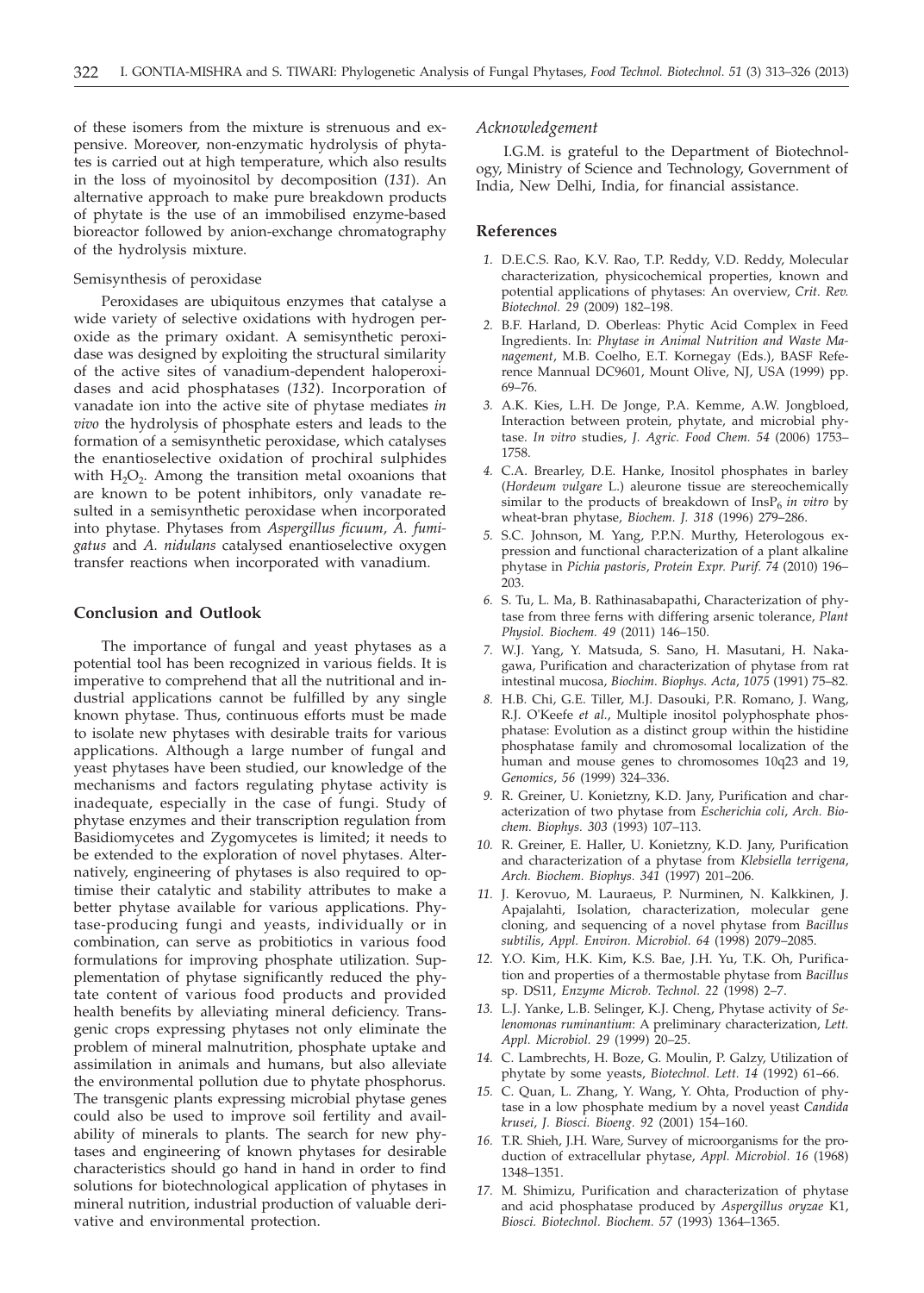- *18.* D.B. Mitchell, K. Vogel, B.J. Weimann, L. Pasamontes, A.P. G.M. van Loon, The phytase subfamily of histidine acid phosphatases: Isolation of two genes for two novel phytases from the fungi *Aspergillus terreus* and *Myceoliophthora thermophila*, *Microbiology*, *143* (1997) 245–252.
- *19.* L. Pasamontes, M. Haiker, M. Henriquez-Huecas, D.B. Mitchell, A.P.G.M. van Loon, Cloning of the phytases from *Emericella nidulans* and the thermophilic fungus *Talaromyces thermophilus*, *Biochim. Biophys. Acta*, *1353* (1997) 217– 223.
- *20.* I. Gontia-Mishra, D. Deshmukh, N. Tripathi, K. Bardiya- -Bhurat, K. Tantwai, S. Tiwari, Isolation, morphological and molecular characterization of phytate hydrolysing fungi by 18S rDNA sequence analysis, *Braz. J. Microbiol. 44* (2013) 317–323.
- *21.* S.F. Lassen, J. Breinholt, P.R. Østergaard, R. Brugger, A. Bischoff, M. Wyss, C.C. Fuglsang, Expression, gene cloning, and characterization of five novel phytases from four basidomycete fungi: *Peniophora lycii*, *Agrocybe pediades*, a *Ceriporia* sp., and *Trametes pubescens*, *Appl. Environ. Microbiol. 67* (2001) 4701–4707.
- *22.* A.H. Ullah, D.M. Gibson, Extracellular phytase (EC 3.1.3.8) from *Aspergillus ficuum* NRRL 3135: Purification and characterization, *Prep. Biochem. 17* (1987) 63–91.
- *23.* S. Al-Asheh, Z. Duvnjak, Effect of glucose concentration on the biomass and phytase production and reduction of phytic acid content in canola meal by *Aspergillus carbonarius* during solid-state fermentation process, *Biotechnol*. *Prog*. *10* (1994) 353–359.
- *24.* R.M. Berka, M.W. Rey, K.M. Brown, T. Byun, A.V. Klotz, Molecular characterization and expression of a phytase gene from the thermophilic fungus *Thermomyces lanuginosus*, *Appl. Environ. Microbiol. 64* (1998) 4423–4427.
- *25.* H.K. Gulati, B.S. Chadha, H.S. Saini, Production, purification and characterization of thermostable phytase from thermophilic fungus *Thermomyces lanuginosus* TL-7, *Acta Microbiol. Immunol. Hung. 54* (2007) 121–138.
- *26.* Y.H. Tseng, T.J. Fang, S.M. Tseng, Isolation and characterization of a novel phytase from *Penicillium simplicissimum*, *Folia Microbiol. 45* (2000) 121–127.
- *27.* K.M. Nampoothiri, G.J. Tomes, K. Roopesh, G. Szakacs, V. Nagy, C.R. Soccol, A. Pandey, Thermostable phytase production by *Thermoascus aurantiacus* in submerged fermentation, *Appl. Biochem. Biotechnol. 118* (2004) 205–214.
- *28.* C. Quan, W. Tian, S.D. Fan, J. Kikuchi, Purification and properties of a low-molecular-weight phytase from *Cladosporium* sp. FP-1, *J. Biosci. Bioeng. 97* (2004) 260–266.
- *29.* P. Vats, U.C. Banerjee, Studies on the production of phytase by a newly isolated strain of *Aspergillus niger* var. teigham obtained from rotten wood-logs, *Process Biochem*. *38* (2002) 211–217.
- *30.* X.L. Zhou, W. Shen, J. Zhuge, Z.X. Wang, Biochemical properties of a thermostable phytase from *Neurospora crassa*, *FEMS Microbiol. Lett. 258* (2006) 61–66.
- *31.* X.R. Gao, G.K. Wang, Q. Su, Y. Wang, L.J. An, Phytase expression in transgenic soybeans: Stable transformation with a vector-less construct, *Biotechnol. Lett. 29* (2007) 1781–1787.
- *32.* J. Lee, Y. Choi, P.C. Lee, S. Kang, J. Bok, J. Cho, Recombinant production of *Penicillium oxalicum* PJ3 phytase in *Pichia pastoris*, *World J. Microbiol. Biotechnol. 23* (2007) 443– 446.
- *33.* D. Martinez, R.M. Berka, B. Henrissat, M. Saloheimo, M. Arvas, S.E. Baker *et al*., Genome sequencing and analysis of the biomass-degrading fungus *Trichoderma reesei* (syn. *Hypocrea jecorina)*, *Nat. Biotechnol. 26* (2008) 553–560.
- *34.* M.A. van den Berg, R. Albang, K. Albermann, J.H. Badger, J.M. Daran, A.J. Driessen *et al*., Genome sequencing and analysis of the filamentous fungus *Penicillium chrysogenum*, *Nat. Biotechnol. 26* (2008) 1161–1168.
- *35.* P. Promdonkoy, K. Tang, W. Sornlake, P. Harnpicharnchai, R.S. Kobayashi, V. Ruanglek *et al.*, Expression and characterization of *Aspergillus* thermostable phytases in *Pichia pastoris*, *FEMS Microbiol. Lett. 290* (2009) 18–24.
- *36.* A. Fugthong, K. Boonyapakron, W. Sornlek, S. Tanapongpipat, L. Eurwilaichitr, K. Pootanakit, Biochemical characterization and *in vitro* digestibility assay of *Eupenicillium parvum* (BCC17694) phytase expressed in *Pichia pastoris*, *Protein Expr. Purif. 70* (2010) 60–67.
- *37.* Y. Marlida, R. Delfita, N. Gusmanizar, G. Ciptaan, Identification characterization and production of phytase from endophytic fungi, *World Acad. Sci. Eng. Technol. 65* (2010) 1043–1046.
- *38.* B. Singh, T. Satyanarayana, Plant growth promotion by an extracellular HAP-phytase of a thermophilic mold *Sporotrichum thermophile*, *Appl. Biochem. Biotechnol. 160* (2010) 1267–1276.
- *39.* Q. Zhao, H. Liu, Y. Zhang, Y. Zhang, Engineering of protease-resistant phytase from *Penicillium* sp.: High thermal stability, low optimal temperature and pH, *J. Biosci. Bioeng. 110* (2010) 638–645.
- *40.* G.E.A. Awad, M.M.M. Elnashar, E.N. Danial, Optimization of phytase production by *Penicillium funiculosum* NRC467 under solid state fermentation by using full factorial design, *World Appl. Sci. J. 15* (2011) 1635–1644.
- *41.* P. Pandee, P. Summupunn, S. Wiyakrutta, D. Isarangkul, V. Meevootisom, A thermostable phytase from *Neosartorya spinosai BCC* 41923 and its expression in *Pichia pastoris*, *J. Microbiol. 49* (2011) 257–264.
- *42.* N.R. Nayini, P. Markakis, The phytase of yeast, *Lebensm. Wiss. Technol. 17* (1984) 24–26.
- *43.* L. Segueilha, C. Lambrechts, H. Boze, G. Moulin, P. Galzy, Purification and properties of the phytase from *Schwanniomyces castellii*, *J. Ferment. Bioeng. 74* (1992) 7–11.
- *44.* S. Bindu, D. Somashekar, R. Joseph, A comparative study on permeabilization treatments for *in situ* determination of phytase of *Rhodotorula gracilis*, *Lett. Appl. Microbiol. 27* (1998) 336–340.
- *45.* A.F. Mayer, K. Hellmuth, H. Schlieker, R. Lopez-Ulibarri, S. Oertel, U. Dahlems, An expression system matures: A highly efficient and cost-effective process for phytase production by recombinant strains of *Hansenula polymorpha*, *Biotechnol. Bioeng. 63* (1999) 373–381.
- *46.* Y. Nakamura, H. Fukuhara, K. Sano, Secreted phytase activities of yeasts, *Biosci. Biotechnol. Biochem. 64* (2000) 841– 844.
- *47.* A. Vohra, T. Satyanarayana, Statistical optimization of the medium components by response surface methodology to enhance phytase production by *Pichia anomala*, *Process Biochem. 37* (2002) 999–1004.
- *48.* T. Jones, N.A. Federspiel, H. Chibana, J. Dungan, S. Kalman, B.B. Magee *et al*., The diploid genome sequence of *Candida albicans*, *Proc. Natl. Acad. Sci. USA*, *101* (2004) 7329– 7334.
- *49.* P. Kaur, A. Lingner, B. Singh, E. Boer, J. Polajeva, G. Steinborn *et al*., *APHO1* from the yeast *Arxula adeninivorans* encodes an acid phosphatase of broad substrate specificity, *Antonie van Leeuwenhoek*, *91* (2007) 45–55.
- *50.* T.W. Jeffries, I.V. Grigoriev, J. Grimwood, J.M. Laplaza, A. Aerts, A. Salamov *et al*., Genome sequence of the lignocellulose-bioconverting and xylose-fermenting yeast *Pichia stipitis*, *Nat. Biotechnol. 25* (2007) 319–326.
- *51.* X. Li, Z. Liu, Z. Chi, J. Li, X. Wang, Molecular cloning, characterization and expression of the phytase gene from marine yeast *Kodamaea ohmeri* BG3, *Mycol. Res. 113* (2009) 24–32.
- *52.* M. Ragon, V. Neugnot-Roux, P. Chemardin, G. Moulin, H. Boze, Molecular gene cloning and overexpression of the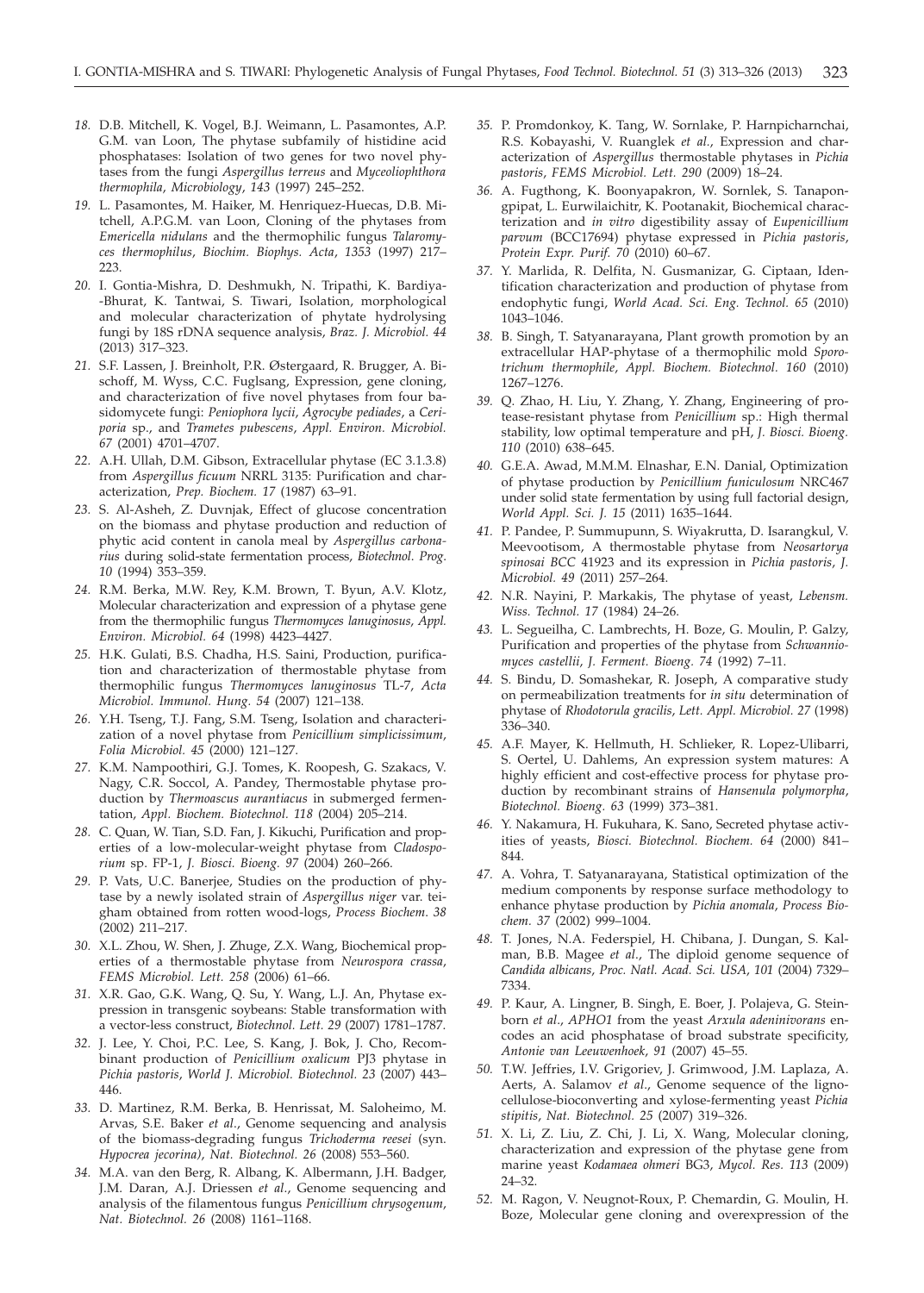phytase from *Debaryomyces castellii* CBS 2923, *Protein Expr. Purif. 58* (2008) 275–283.

- *53.* X.Y. Li, Z.Q. Liu, Z.M. Chi, Production of phytase by a marine yeast *Kodamaea ohmeri* BG3 in an oats medium: Optimization by response surface methodology, *Bioresour. Technol. 99* (2008) 6386–6390.
- *54.* T. Watanabe, N. Ozaki, K. Iwashita, T. Fujii, H. Iefuji, Breeding of wastewater treatment yeasts that accumulate high concentrations of phosphorus, *Appl. Microbiol. Biotechnol. 80* (2008) 331–338.
- *55.* P.D. Collopy, D.J. Royse, Characterization of phytase activity from cultivated edible mushrooms and their production substrates, *J. Agric. Food Chem. 52* (2004) 7518–7524.
- *56.* B. Bogar, G. Szakacs, A. Pandey, S. Abdulhameed, J.C. Linden, R.P. Tengerdy, Production of phytase by *Mucor racemosus* in solid-state fermentation, *Biotechnol. Prog. 19* (2003) 312–319.
- *57.* A. Casey, G. Walsh, Identification and characterization of a phytase of potential commercial interest, *J. Biotechnol. 110* (2004) 313–322.
- *58.* B.S. Chadha, H. Gulati, M. Minhas, H.S. Saini, N. Singh, Phytase production by the thermophilic fungus *Rhizomucor pusillus*, *World J. Microbiol. Biotechnol. 20* (2004) 105–109.
- *59.* S. Ramachandaran, K. Roopesh, K.M. Nampoothiri, G. Szackacs, A. Pandey, Mixed substrate fermentation for the production of phytase by *Rhizopus* spp. using oil cakes as substrates, *Process Biochem. 40* (2005) 1749–1754.
- *60.* A. Boyce, G. Walsh, Purification and characterisation of an acid phosphatase with phytase activity from *Mucor hiemalis* Wehmer, *J. Biotechnol. 132* (2007) 82–87.
- *61.* F.A. Norris, M.P. Wilson, T.S. Wallis, E.E. Galyov, P.W. Majerus, *SopB*, a protein required for virulence of *Salmonella dublin*, is an inositol phosphate phosphatase, *Proc. Natl. Acad. Sci. USA*, *95* (1998) 14057–14059.
- *62.* S. Chatterjee, R. Sankaranarayanan, R.V. Sonti, *PhyA*, a secreted protein of *Xanthomonas oryzae* pv. *oryzae*, is required for optimum virulence and growth on phytic acid as a sole phosphate source, *Mol. Plant Microbe Interact. 16* (2003) 973–982.
- *63.* N.R. Reddy, M.D. Pierson, S.K. Sathe, D.K. Salunkhe: *Phytates in Cereals and Legumes,* CRC Press Inc, Boca Raton, FL, USA (1989) pp. 81–110.
- *64.* P.T. Hawkins, D.R. Poyner, T.R. Jackson, A.J. Letcher, D.A. Lander, R.F. Irvine, Inhibition of iron-catalyzed hydroxyl radical formation by inositol polyphosphates – A possible physiological function for *myo-*inositol hexakisphosphate, *Biochem. J. 294* (1993) 929–934.
- *65.* S.B. Shears, The versatility of inositol phosphates as cellular signals, *Biochim. Biophys. Acta-Mol. Cell Biol. Lipids*, *1436* (1998) 49–67.
- *66.* J. Yu, B. Leibiger, S.N. Yang, J.J. Caffery, S.B. Shears, I.B. Leibiger *et al*., Cytosolic multiple inositol polyphosphate phosphatase in the regulation of cytoplasmic free  $Ca^{2+}$  concentration, *J. Biol. Chem. 278* (2003) 46210–46218.
- *67.* R. Greiner, U. Konietzny, Phytase for food application, *Food Technol. Biotechnol. 44* (2006) 125–140.
- *68.* L. Barrientos, J.J. Scott, P.P. Murthy, Specificity of hydrolysis of phytic acid by alkaline phytase from lily pollen, *Plant Physiol. 106* (1994) 1489–1495.
- *69.* H.M. Chu, R.T. Guo, T.W. Lin, C.C. Chou, H.L. Shr, H.L. Lai *et al*., Structures of *Selenomonas ruminantium* phytase in complex with persulfated phytate: DSP phytase fold and mechanism for sequential substrate hydrolysis, *Structure*, *12* (2004) 2015–2024.
- *70.* A.A. Puhl, R. Greiner, L.B. Selinger, A protein tyrosine phosphatase-like inositol polyphosphatase from *Selenomonas ruminantium* subsp. *lactilytica* has specificity for the 5-phosphate of *myo-*inositol hexa*kis*phosphate, *Int. J. Biochem. Cell Biol. 40* (2008) 2053–2064.
- *71.* M.Z. Yao, Y.H. Zhang, W.L. Lu, M.Q. Hu, W. Wang, A.H. Liang, Phytases: Crystal structures, protein engineering and potential biotechnological applications, *J. Appl. Microbiol. 112* (2011) 1–14.
- *72.* R. Greiner, N.G. Carlsson, *Myo-*inositol phosphate isomers generated by the action of a phytate-degrading enzyme from *Klebsiella terrigena* on phytate, *Can. J. Microbiol. 52* (2006) 759–768.
- *73.* A.A. Puhl, R. Greiner, L.B. Selinger, Stereospecificity of *myo- -*inositol hexa*kis*phosphate hydrolysis by a protein tyrosine phosphatase-like inositol polyphosphatase from *Megasphaera elsdenii*, *Appl. Microbiol. Biotechnol. 82* (2009) 95–103.
- *74.* A.H.J. Ullah, H.C. Dischinger Jr., *Aspergillus ficuum* phytase active site: Involvement of *Arg* and *Trp* residues, *Ann. N.Y. Acad. Sci. 750* (1995) 51–57.
- *75.* M. Wyss, R. Brugger, A. Kronenberger, R. Rémy, R. Fimbel, G. Oesterhelt *et al*., Biochemical characterization of fungal phytases (myoinositol hexakisphosphate phosphohydrolases): Catalytic properties, *Appl. Environ. Microbiol. 65* (1999) 367–373.
- *76.* X.Y. Wang, F.G. Meng, H.M. Zhou, The role of disulfide bonds in the conformational stability and catalytic activity of phytase, *Biochem. Cell Biol. 82* (2004) 329–334.
- *77.* U. Konietzny, R. Greiner, Bacterial phytase: Potential application, *in vivo* function and regulation of its synthesis, *Braz. J. Microbiol. 35* (2004) 1–13.
- *78.* B.C. Oh, W.C. Choi, S. Park, Y.O. Kim, T.K. Oh, Biochemical properties and substrate specificities of alkaline and histidine acid phytases, *Appl. Microbiol. Biotechnol. 63* (2004) 362–372.
- *79.* E.J. Mullaney, C.B. Daly, T. Kim, J.M. Porres, X.G. Lei, K. Sethumadhavan, A.H.J. Ullah, Site-directed mutagenesis of *Aspergillus niger* NRRL 3135 phytase at residue 300 to enhance catalysis at pH 4.0, *Biochem. Biophys. Res. Commun. 297* (2002) 1016–1020.
- *80.* N.C. Ha, B.C. Oh, S. Shin, H.J. Kim, T.K. Oh, Y.O. Kim *et al*., Crystal structures of a novel, thermostable phytase partially and fully calcium-loaded states, *Nat. Struct. Mol. Biol. 7* (2000) 147–153.
- *81.* S. Shin, N.C. Ha, B.C. Oh, T.K. Oh, B.H. Oh, Enzyme mechanism and catalytic property of propeller phytase, *Structure*, *9* (2001) 851–858.
- *82.* B.C. Oh, M.H. Kim, B.S. Yun, W.C. Choi, S.C. Park, S.C. Bae, T.K. Oh,  $Ca^{2+}$ -inositol phosphate chelation mediates the substrate specificity of b-propeller phytase, *Biochemistry*, *45* (2006) 9531–9539.
- *83.* C.E. Hegeman, E.A. Grabau, A novel phytase with sequence similarity to purple acid phosphatases is expressed in cotyledons of germinating soybean seedlings, *Plant Physiol. 126* (2001) 1598–1608.
- *84.* A.H.J. Ullah, B.J. Cummins, *Aspergillus ficuum* extracellular pH 6.0 optimum acid phosphatase: Purification, N-terminal amino acid sequence and biochemical characterization, *Prep. Biochem. 18* (1988) 37–65.
- *85.* D. Li, H. Zhu, K. Liu, X. Liu, G. Leggewie, M. Udvardi, D. Wang, Purple acid phosphatases of *Arabidopsis thaliana*. Comparative analysis and differential regulation by phosphate deprivation, *J. Biol. Chem. 277* (2002) 27772–27781.
- *86.* K. Tamura, D. Peterson, N. Peterson, G. Stecher, M. Nei, S. Kumar, MEGA5: Molecular evolutionary genetics analysis using maximum likelihood, evolutionary distance, and maximum parsimony methods, *Mol. Biol. Evol. 28* (2011) 2731–2739.
- *87.* N. Saitou, M. Nei, The neighbor-joining method: A new method for reconstructing phylogenetic trees, *Mol. Biol. Evol. 4* (1987) 406–425.
- *88.* E. Zuckerkandl, L. Pauling: Evolutionary Divergence and Convergence in Proteins. In: *Evolving Genes and Proteins*, V.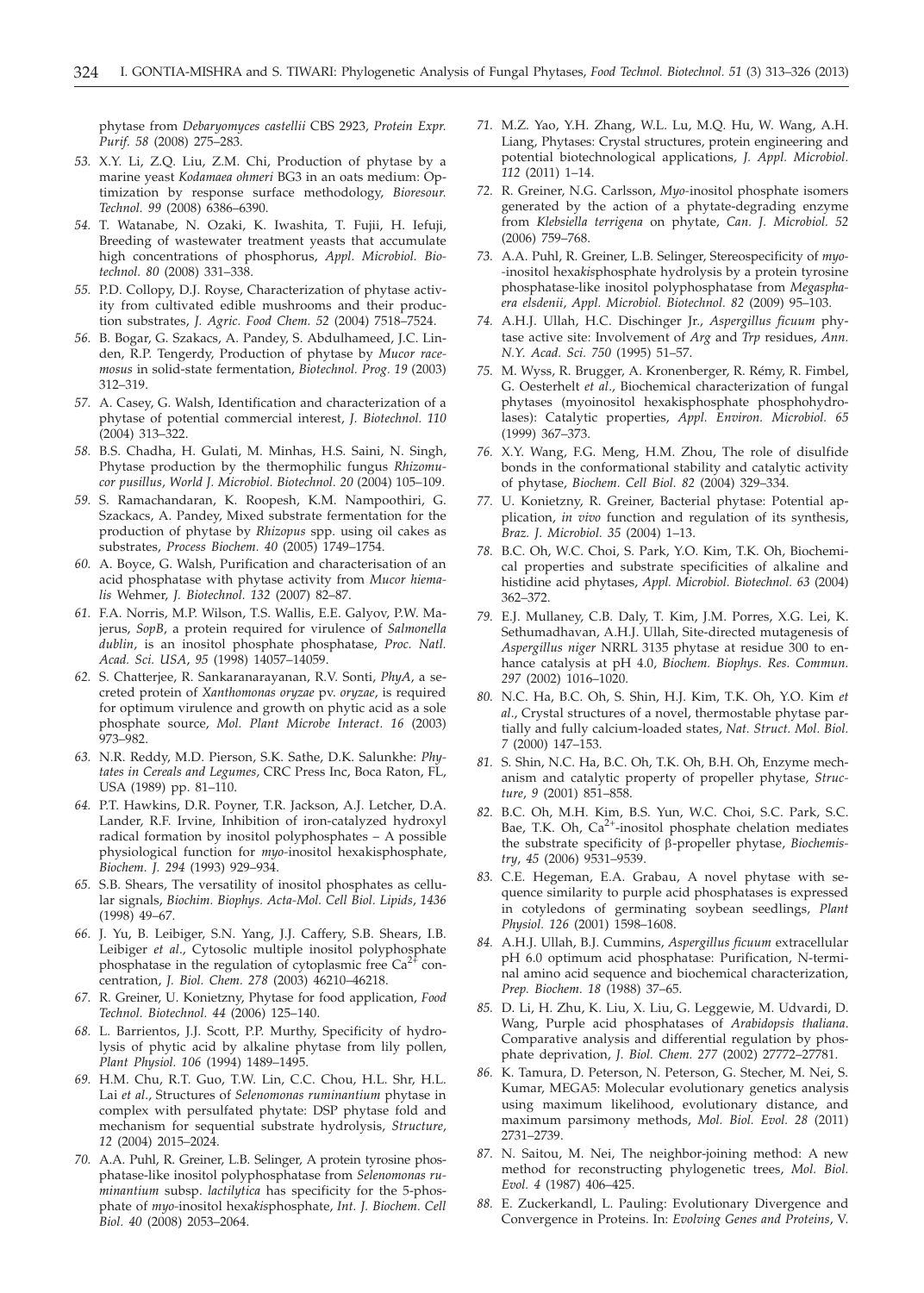Bryson, H.J. Vogel (Eds.), Academic Press, Waltham, MA, USA (1965) pp. 97–166.

- *89.* A.H.J. Ullah, K. Sethumadhavan, *PhyA* gene product of *Aspergillus ficuum* and *Peniophora lycii* produces dissimilar phytases, *Biochem. Biophys. Res. Commun. 303* (2003) 463– 468.
- *90.* T. Andlid, J. Veide, A.S. Sandberg, Metabolism of extracellular inositol hexaphosphate (phytate) by *Saccharomyces cerevisiae*, *Int. J. Food Microbiol. 97* (2004) 157–169.
- *91.* J.M. Lemire, T. Willcocks, H.O. Halvorson, K.A. Bostian, Regulation of repressible acid phosphatase gene transcription in *Saccharomyces cerevisiae*, *Mol. Cell Biol. 5* (1985) 2131–2141.
- *92.* K.R. Schneider, R.L. Smith, E.K. O'Shea, Phosphate-regulated inactivation of the kinase PHO80–PHO85 by the CDK inhibitor PHO81, *Science*, *266* (1994) 122–126.
- *93.* N. Ogawa, K. Noguchi, H. Sawai, Y. Yamashita, C. Yompakudee, Y. Oshima, Functional domains of Pho81p, an inhibitor of the Pho85p protein kinase, in the transduction pathway for Pi signals in *Saccharomyces cerevisiae*, *Mol. Cell Biol. 15* (1995) 997–1004.
- *94.* Y. Oshima, The phosphatase system in *Saccharomyces cerevisiae*, *Genes Genet. Syst. 72* (1997) 323–334.
- *95.* E.M. O'Neill, A. Kaffman, E.R. Jolly, E.K. O'Shea, Regulation of PHO4 nuclear localization by PHO80-PHO85 cyclin-CDK complex, *Science*, *271* (1996) 95–99.
- *96.* K. Yoshida, Z. Kuromitsu, N. Ogawa, Y. Oshima, Mode of expression of the positive regulatory genes *PHO2* and *PHO4* of the phosphatase regulon in *Saccharomyces cerevisiae*, *Mol. Gen. Genet. 217* (1989) 31–39.
- *97.* S.L. Madden, C.L. Creasy, V. Srinivas, W. Fawcett, L.W. Bergman, Structure and expression of the PHO80 gene of *Saccharomyces cerevisiae*, *Nucleic Acids Res. 16* (1988) 2625– 2637.
- *98.* C.L. Kerwin, D.D. Wykoff, *Candida glabrata PHO4* is necessary and sufficient for Pho2-independent transcription of phosphate starvation genes, *Genetics*, *182* (2009) 471–479.
- *99.* R.L. Metzenberg: How *Neurospora crassa* Gets Its Phosphorous. In: *Phosphorous in Plant Biology: Regulatory Roles in Molecular, Cellular, Organismic, and Ecosystem Processes*, J.P. Lynch, J. Deikman (Eds.), The American Society of Plant Physiologists, Rockville, MD, USA (1998) pp. 181– 191.
- *100.* J. Veide, T. Andlid, Improved extracellular phytase activity in *Saccharomyces cerevisiae* by modifications in the *PHO* system, *Int. J. Food Microbiol. 108* (2006) 60–67.
- *101.* N.Y. Hirimuthugoda, Z. Chi, L. Wu, Probiotic yeasts with phytase activity identified from the gastrointestinal tract of sea cucumbers, *SPC Beche de Mer Information Bulletin*, *No. 26* (2007) 31–33.
- *102.* M. Brune, L.R. Hultén, L. Hallberg, A. Gleerup, A.S. Sandberg, Iron absorption from bread in humans: Inhibiting effects of cereal fiber, phytate and inositol phosphates with different numbers of phosphate groups, *J. Nutr. 122* (1992) 442–449.
- *103.* M. Haros, C.M. Rosell, C. Benedito, Fungal phytase as a potential breadmaking additive, *Eur. Food Res. Technol. 213* (2001) 317–322.
- *104.* P. Lucca, R. Hurrell, I. Potrykus, Genetic engineering approaches to improve the bioavailability and the level of iron in rice grains, *Theor. Appl. Genet. 102* (2001) 392–397.
- *105.* S.M. Yoon, S.Y. Kim, K.F. Li, B.H. Yoon, S. Choe, M.M.C. Kuo, Transgenic microalgae expressing *Escherichia coli* AppA phytase as feed additive to reduce phytate excretion in the manure of young broiler chicks, *Appl. Microbiol. Biotechnol. 91* (2011) 553–563.
- *106.* I. Gontia, K. Tantwai, L.P.S. Rajput, S. Tiwari, Transgenic plants expressing phytase gene of microbial origin and their prospective application as feed, *Food Technol. Biotechnol. 50* (2012) 3–10.
- *107.* S.R. Mudge, F.W. Smith, A.E. Richardson, Root-specific and phosphate-regulated expression of phytase under the control of a phosphate transporter promoter enables *Arabidopsis* to grow on phytate as a sole P source, *Plant Sci. 165* (2003) 871–878.
- *108.* G. Li, S. Yang, M. Li, Y. Qiao, J. Wang, Functional analysis of an *Aspergillus ficuum* phytase gene in *Saccharomyces cerevisiae* and its root-specific, secretory expression in transgenic soybean plants, *Biotechnol. Lett. 31* (2009) 1297–1303.
- *109.* I. Forster, D.A. Higgs, B.S. Dosanjh, M. Rowshandeli, J. Parr, Potential for dietary phytase to improve the nutritive value of canola protein concentrate and decrease phosphorus output in rainbow trout (*Oncorhynchus mykiss*) held in 11 °C fresh water, *Aquaculture*, *179* (1999) 109–125.
- *110.* Z.J. Cheng, R.W. Hardy, Effect of microbial phytase on apparent nutrient digestibility of barley, canola meal, wheat and wheat middlings, measured *in vivo* using rainbow trout (*Oncorhynchus mykiss*), *Aquacult. Nutr. 8* (2002) 271– 277.
- *111.* M.H. Li, E.H. Robinson, Microbial phytase can replace inorganic phosphorus supplements in channel catfish *Ictalurus punctatus* diets, *J. World Aquacult. Soc. 28* (1997) 402– 406.
- *112.* J.H. van Weerd, K.H.A. Khalaf, F.J. Aartsen, P.A.T. Tijssen, Balance trials with African catfish *Clarias gariepinus* fed phytase-treated soybean mealbased diets, *Aquacult. Nutr. 5* (1999) 135–142.
- *113.* D. Debnath, A.K. Pal, N.P. Sahu, K.K. Jain, S. Yengkokpam, S.C. Mukherjee, Effect of dietary microbial phytase supplementation on growth and nutrient digestibility of *Pangasius pangasius* (Hamilton) fingerlings, *Aquacult. Res. 36* (2005) 180–187.
- *114.* P.H. Selle, R. Ravindran, Microbial phytase in poultry nutrition, *Anim. Feed Sci. Technol. 135* (2007) 1–41.
- *115.* A. Ahmadi, M.M. Tabatabaei, H. Aliarabi, A.A. Saki, S.A. Siyar, Performance and egg quality of laying hens affected by different sources of phytase, *Pak*. *J*. *Biol*. *Sci*. *11* (2008) 2286–2288.
- *116.* U.P. Pillai, V. Manoharan, A. Lisle, X. Li, W. Bryden, Phytase supplemented poultry diets affect soluble phosphorus and nitrogen in manure and manure-amended soil, *J. Environ. Qual. 38* (2009) 1700–1708.
- *117.* B.E. Hill, A.L. Sutton, B.T. Richert, Effects of low-phytic acid corn, low-phytic acid soybean meal, and phytase on nutrient digestibility and excretion in growing pigs, *J. Anim. Sci. 87* (2009) 1518–1527.
- *118.* A.E. Richardson, P.A. Hadobas, J.E. Hayes, Acid phosphomonoesterase and phytase activities of wheat (*Triticum aestivum* L.) roots and utilization of organic phosphorus substrates by seedlings grown in sterile culture, *Plant Cell Environ. 23* (2000) 397–405.
- *119.* J.E. Hayes, R.J. Simpson, A.E. Richardson, The growth and phosphorus utilisation of plants in sterile media when supplied with inositol hexaphosphate, glucose-1-phosphate or inorganic phosphate, *Plant Soil*, *220* (2000) 165– 174.
- *120.* R.S. Yadav, J.C. Tarafdar, Phytase and phosphatase producing fungi in arid and semi-arid soils and their efficiency in hydrolyzing different organic P compounds, *Soil Biol. Biochem. 35* (2003) 745–751.
- *121.* X. Li, Z. Wu, W. Li, R. Yan, L. Li, J. Li *et al*., Growth promoting effect of a transgenic *Bacillus mucilaginosus* on tobacco planting, *Appl. Microbiol. Biotechnol. 74* (2007) 1120– 1125.
- *122.* E.E. Idriss, O. Makarewicz, A. Farouk, K. Rosner, R. Greiner, H. Bochow *et al*., Extracellular phytase activity of *Bacillus amyloliquefaciens* FZB45 contributes to its plant-growth- -promoting effect, *Microbiology*, *148* (2002) 2097–2109.